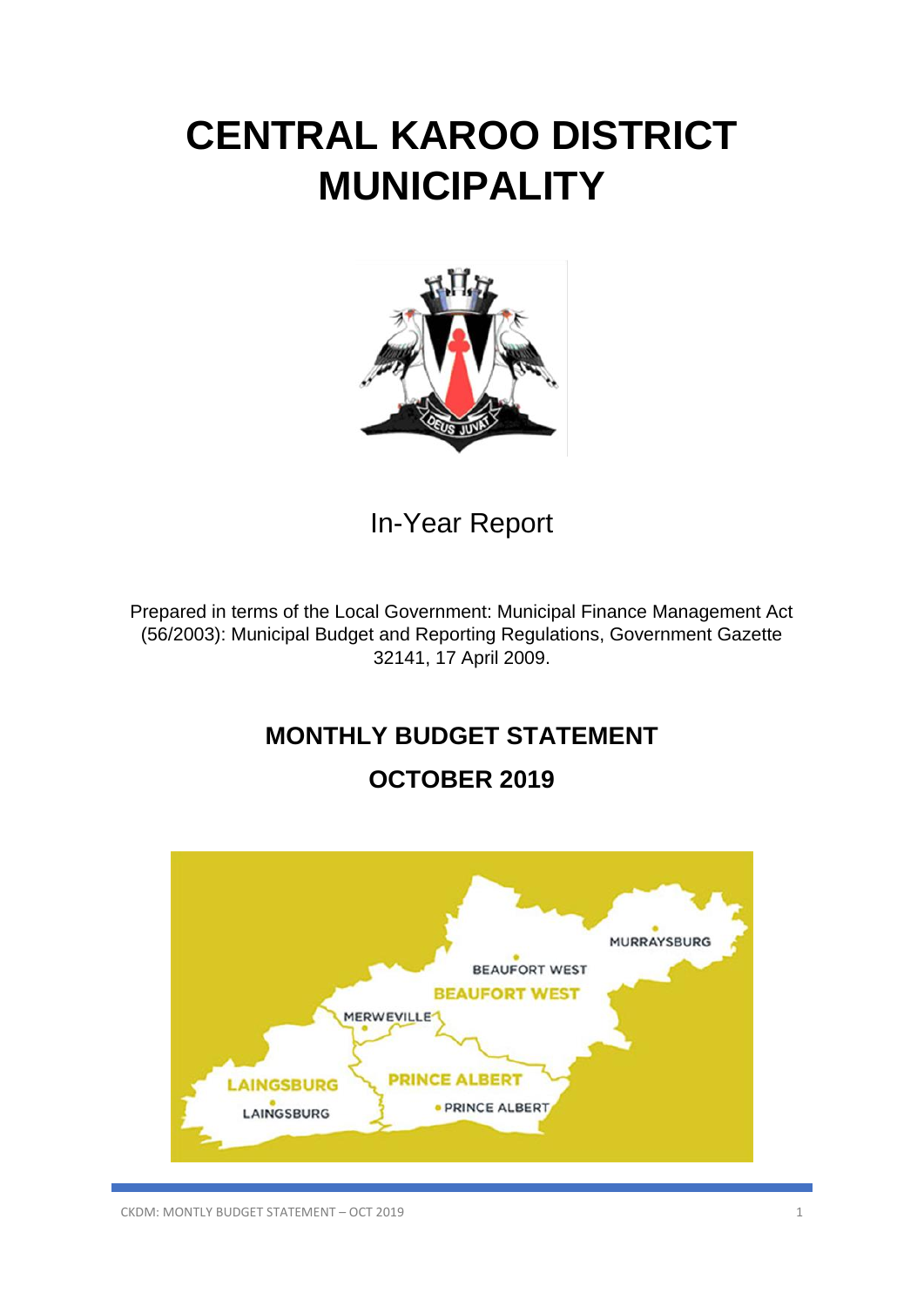### **TABLE OF CONTENT**

| 1.            | Glossary          |                                                 | $3 - 5$        |
|---------------|-------------------|-------------------------------------------------|----------------|
| 2.            | PART <sub>1</sub> | - IN-YEAR-REPORT                                |                |
| 2.1           | <b>SECTION 1</b>  | - Mayor's Report                                | 6              |
| $2.2^{\circ}$ | <b>SECTION 2</b>  | - Resolutions                                   | $\overline{7}$ |
| 2.3           | <b>SECTION 3</b>  | - Executive Summary                             | $8 - 12$       |
| 2.4           | <b>SECTION 4</b>  | - In-Year Budget Statement Tables               | $13 - 20$      |
| 3.            | PART <sub>2</sub> | - SUPPORTING DOCUMENTATION                      |                |
| 3.1           | <b>SECTION 5</b>  | - Debtors and Creditors Analysis                | 21             |
| 3.2           | <b>SECTION 6</b>  | - Allocation and Grant Receipts and Expenditure | $22 - 23$      |
| 3.3           | <b>SECTION 7</b>  | - Capital Programme Performance                 | 24             |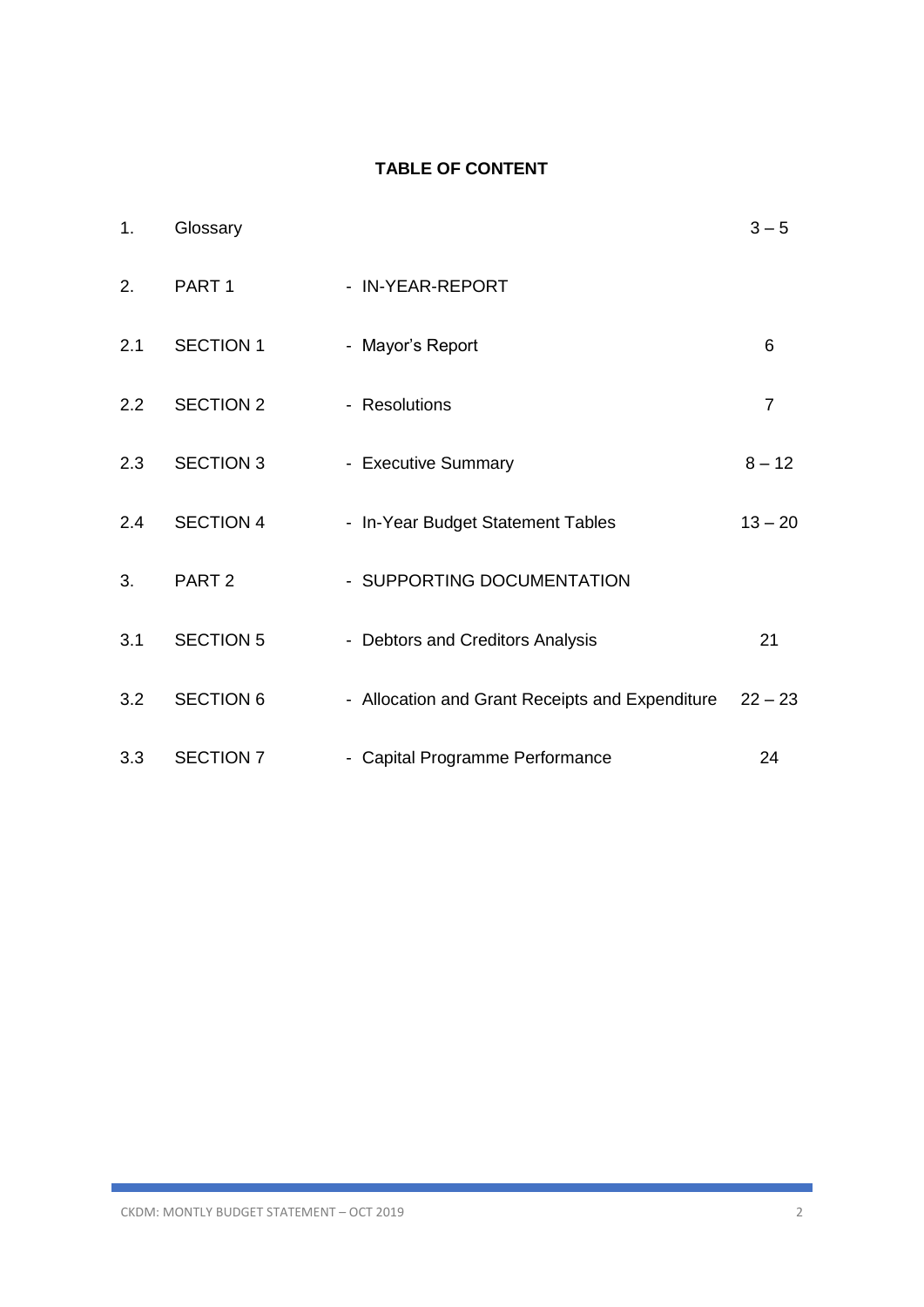# **1. GLOSSARY**

| 1.1 | <b>Adjustments Budget -</b>    | Prescribed in section 28 of the MFMA. The formal<br>means by which a municipality may revise its<br>annual budget during the year.                                                                                                                                                                                                                    |
|-----|--------------------------------|-------------------------------------------------------------------------------------------------------------------------------------------------------------------------------------------------------------------------------------------------------------------------------------------------------------------------------------------------------|
| 1.2 | <b>Allocations -</b>           | Money received from Provincial or National<br>Government or other municipalities.                                                                                                                                                                                                                                                                     |
| 1.3 | <b>Budget -</b>                | The financial plan of the Central Karoo District<br>Municipality.                                                                                                                                                                                                                                                                                     |
| 1.4 | <b>Budget Related Policy -</b> | Policy of the municipality affecting or affected by<br>the budget, examples include tariff policy, rates<br>policy, credit control and debt collection policy.                                                                                                                                                                                        |
| 1.5 | <b>Capital Expenditure -</b>   | Spending on assets such as land, buildings,<br>furniture, computer equipment and machinery.<br>Any capital expenditure must be reflected as a<br>non-current asset on the Municipality's balance<br>sheet.                                                                                                                                            |
| 1.6 | <b>Cash Flow Statement -</b>   | A statement including only actual receipts and<br>expenditure by the Municipality. Cash payments<br>receipts do not always coincide with<br>and<br>budgeted timings. For example, when an invoice<br>is received by the Municipality it is shown as<br>expenditure in the month it is received, even<br>though it may not be paid in the same period. |
| 1.7 | <b>DORA-</b>                   | Division of Revenue Act. Annual legislation that<br>shows the total allocations made by national to<br>provincial and local government.                                                                                                                                                                                                               |

1.8 **Equitable Share –** A general grant paid to Municipalities.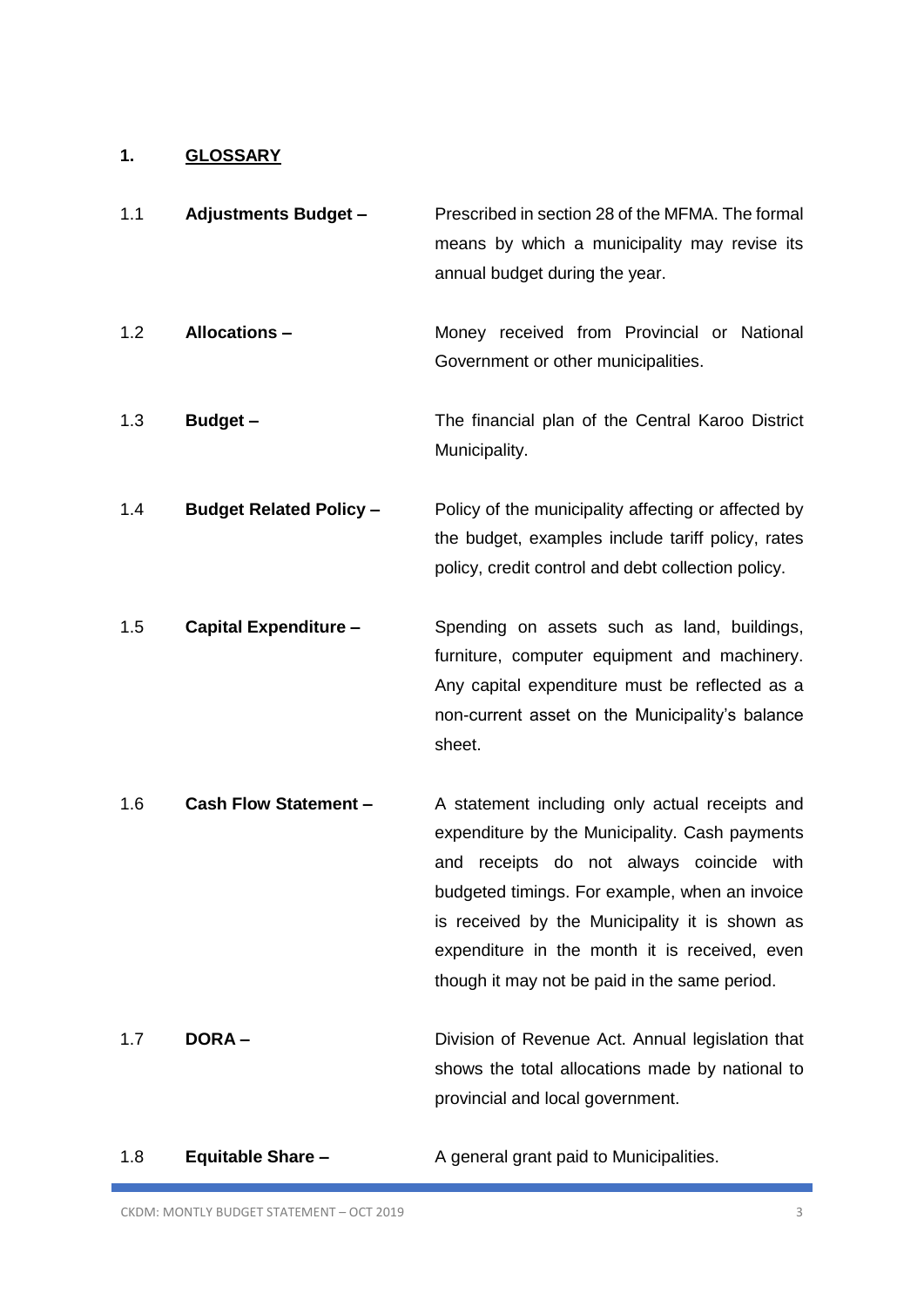| 1.9  | <b>Fruitless</b><br>Expenditure- | and                            | Wasteful | Expenditure that was made in vain and would<br>have been avoided had reasonable care been<br>exercised.                                                                                                                                                                          |
|------|----------------------------------|--------------------------------|----------|----------------------------------------------------------------------------------------------------------------------------------------------------------------------------------------------------------------------------------------------------------------------------------|
| 1.10 | GFS-                             |                                |          | Government Finance Statistics. An internationally<br>recognised classification system that facilitates<br>like for like comparison between Municipalities.                                                                                                                       |
| 1.11 | GRAP-                            |                                |          | Generally Recognised Accounting Practice. The<br>new standard for municipal accounting.                                                                                                                                                                                          |
| 1.12 | $IDP -$                          |                                |          | Integrated Development Plan. The main strategic<br>planning document of the Municipality.                                                                                                                                                                                        |
| 1.13 | $MBRR -$                         |                                |          | Local<br>Government:<br>Municipal<br>Finance<br>Management Act (56/2003): Municipal Budget<br>and Reporting Regulations.                                                                                                                                                         |
| 1.14 | $MFMA -$                         |                                |          | Government:<br>Municipal<br>Local<br>Finance<br>Management Act (56/2003). The principle piece<br>of legislation relating to municipal financial<br>management. Herein referred to as the Act.                                                                                    |
| 1.15 | MTREF –                          |                                |          | Medium<br>Revenue and Expenditure<br>Term<br>Framework. A medium term financial plan,<br>usually 3 years, based on a fixed first year and<br>indicative further two years budget allocations.<br>Also includes details of the previous and current<br>years' financial position. |
| 1.16 |                                  | <b>Operating Expenditure -</b> |          | Spending on the day to day operations of the<br>Municipality such as salaries and wages and<br>general expenses.                                                                                                                                                                 |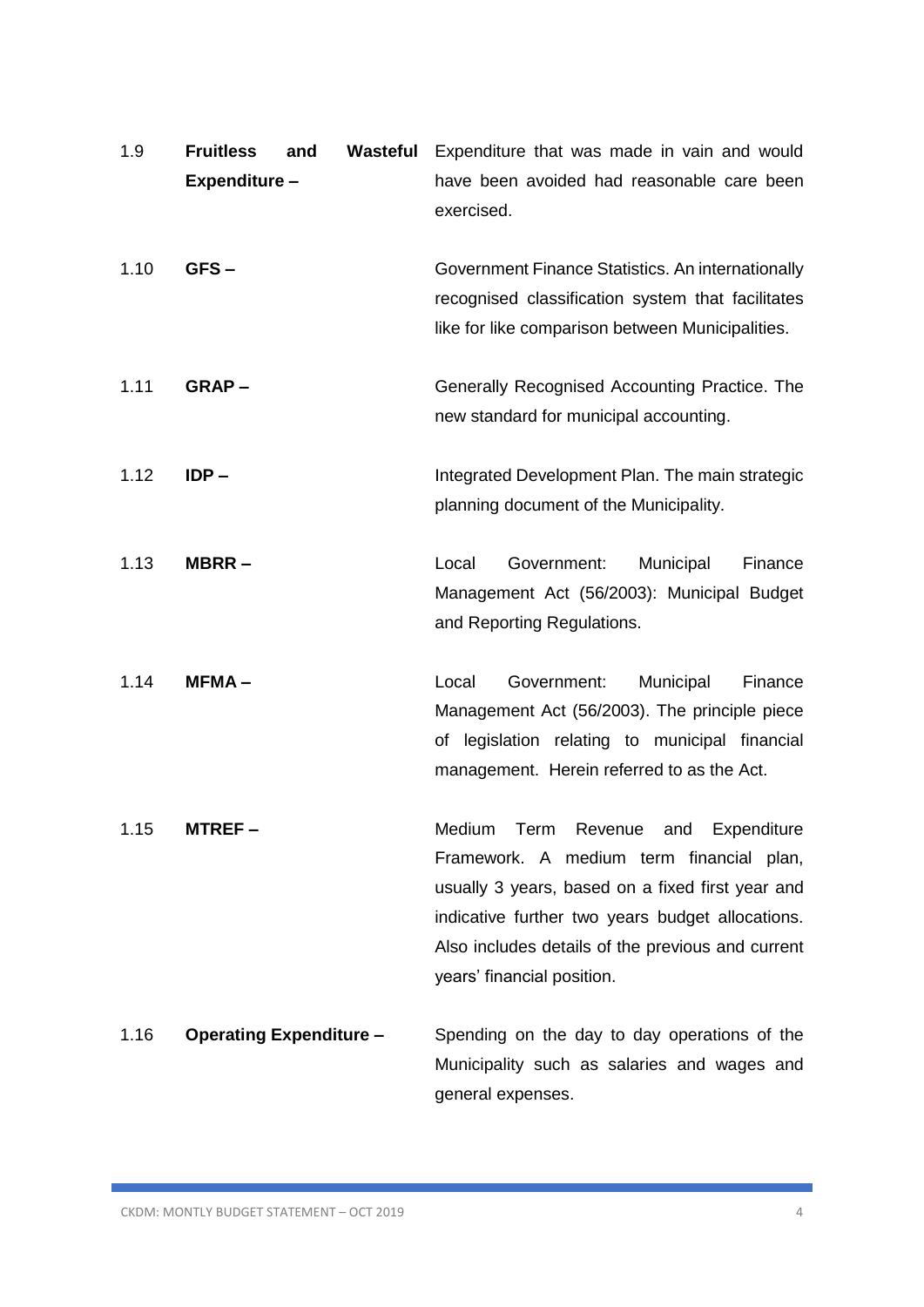- 1.17 **SDBIP –** Service Delivery and Budget Implementation Plan. A detailed plan comprising quarterly performance targets and monthly budget estimates.
- 1.18 **Strategic Objectives –** The main priorities of the Central Karoo District Municipality as set out in the IDP. Budgeted spending must contribute towards the achievement of the strategic objectives.
- 1.19 **Unauthorised Expenditure –** Generally, is spending without, or in excess of, an approved budget.

1.20 **Virement –** A transfer of budget.

1.21 **Virement Policy –** The policy that sets out the rules for budget transfers. Virements are normally allowed within a vote. Transfers between votes must be agreed by Council through an Adjustments Budget.

- 1.22 **Vote –** One of the main segments into which a budget of a municipality is divided for the appropriation of money for the different departments of the municipality. In Central Karoo District Municipality this means at directorate level. The votes for Central Karoo District therefore are:
	- Executive and Council;
	- Budget and Treasury;
	- Corporate Services; and
	- Technical Services.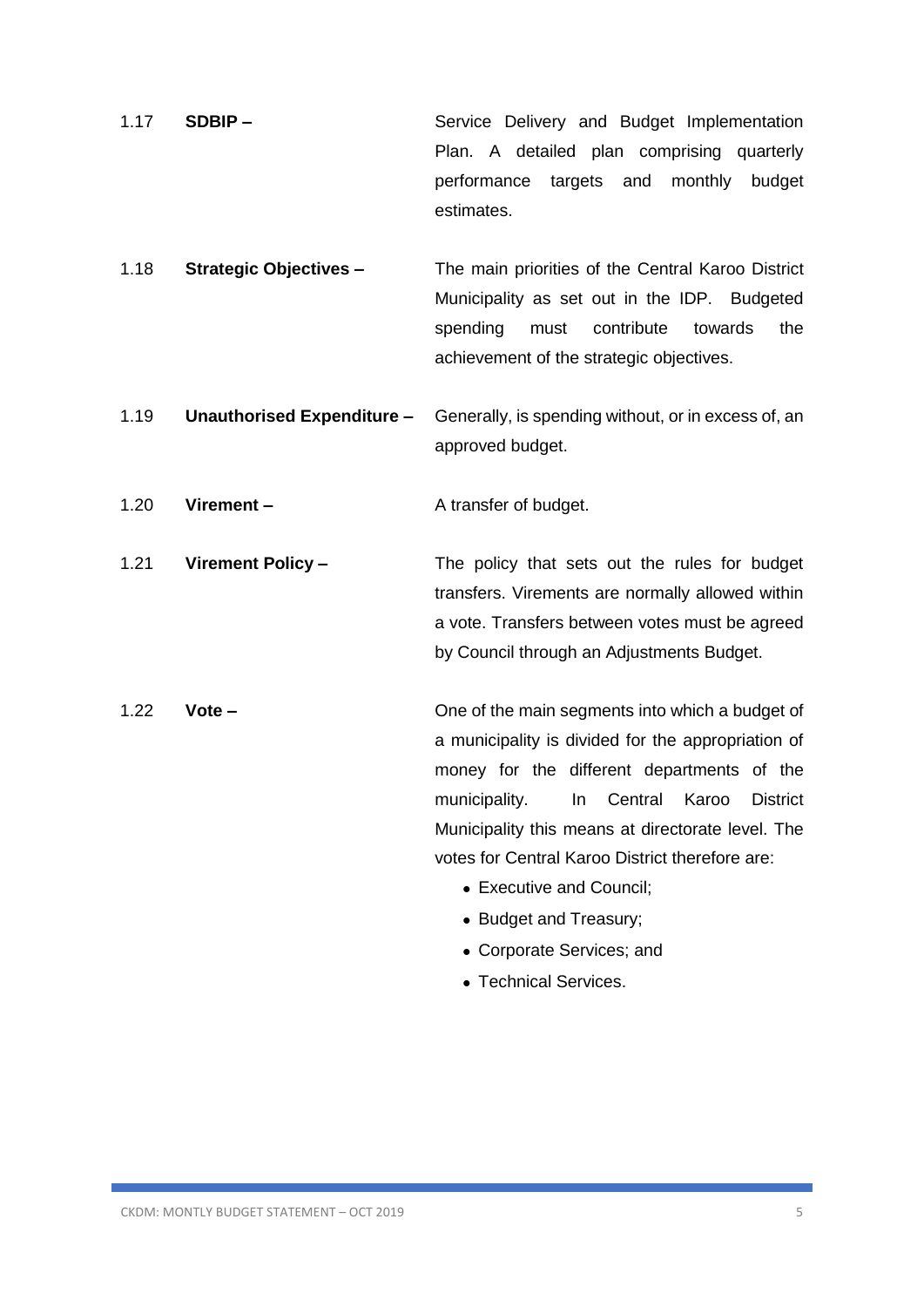# **2. PART 1: IN-YEAR REPORT**

### *2.1 SECTION 1 – MAYOR'S REPORT:*

### *2.1.1 In-Year Report: Monthly Budget Statement:*

### *2.1.1.1 Implementation of Budget in terms of SDBIP:*

No comments apart from that already mentioned in the Executive summary of this report.

### *2.1.1.2 Other Information:*

Additional clarity on the content of this report or answers to any questions is available from the Chief Financial Officer, Ms. Ursula Baartman.

**Executive Mayor**

**\_\_\_\_\_\_\_\_\_\_\_\_\_\_\_\_\_\_\_\_\_\_\_\_\_\_\_\_\_\_**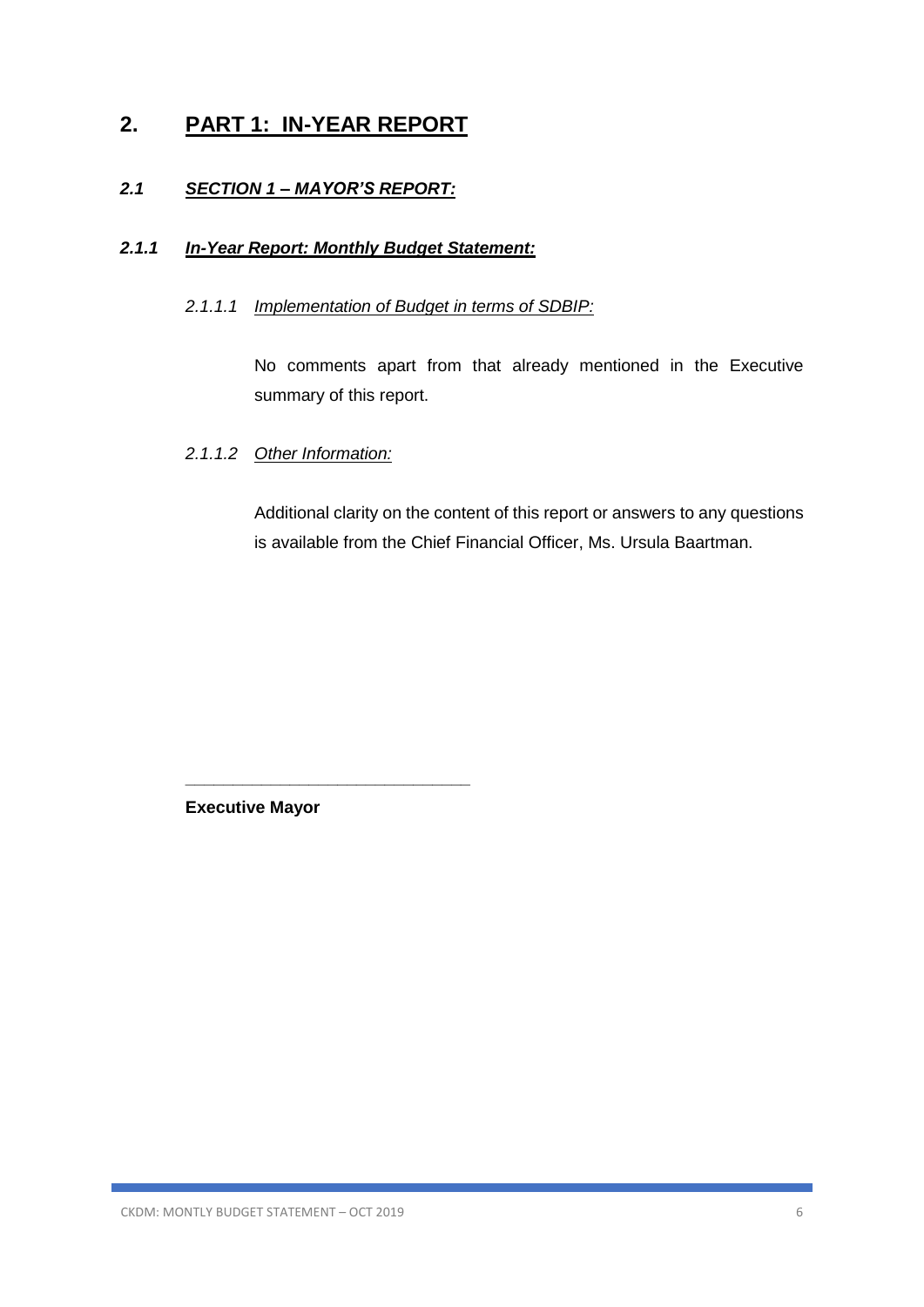### *2.2 SECTION 2 – RESOLUTIONS:*

The recommended Resolution to Council with regard to the October 2019 In-Year Report is:

### *RESOLVED:*

- (a) That the Council take note of contents in the in-year monthly report for October 2019 as set out in the schedules contained in Section 4:
	- (i) Table C1 Monthly Budget Statement Summary;
	- (ii) Table C2 Monthly Budget Statement: Financial Performance (Standard Classification);
	- (iii) Table C3 Monthly Budget Statement: Financial Performance Standard Classification (Revenue and Expenditure by Municipal Vote);
	- (iv) Table C4 Monthly Budget Statement: Financial Performance (Revenue by Source and Expenditure by Type);
	- (v) Table C5 Monthly Budget Statement: Capital Expenditure;
	- (vi) Table C6 Monthly Budget Statement: Financial Position; and
	- (vii) Table C7 Monthly Budget Statement Cash Flows.
- (b) Any other resolutions required by the Council.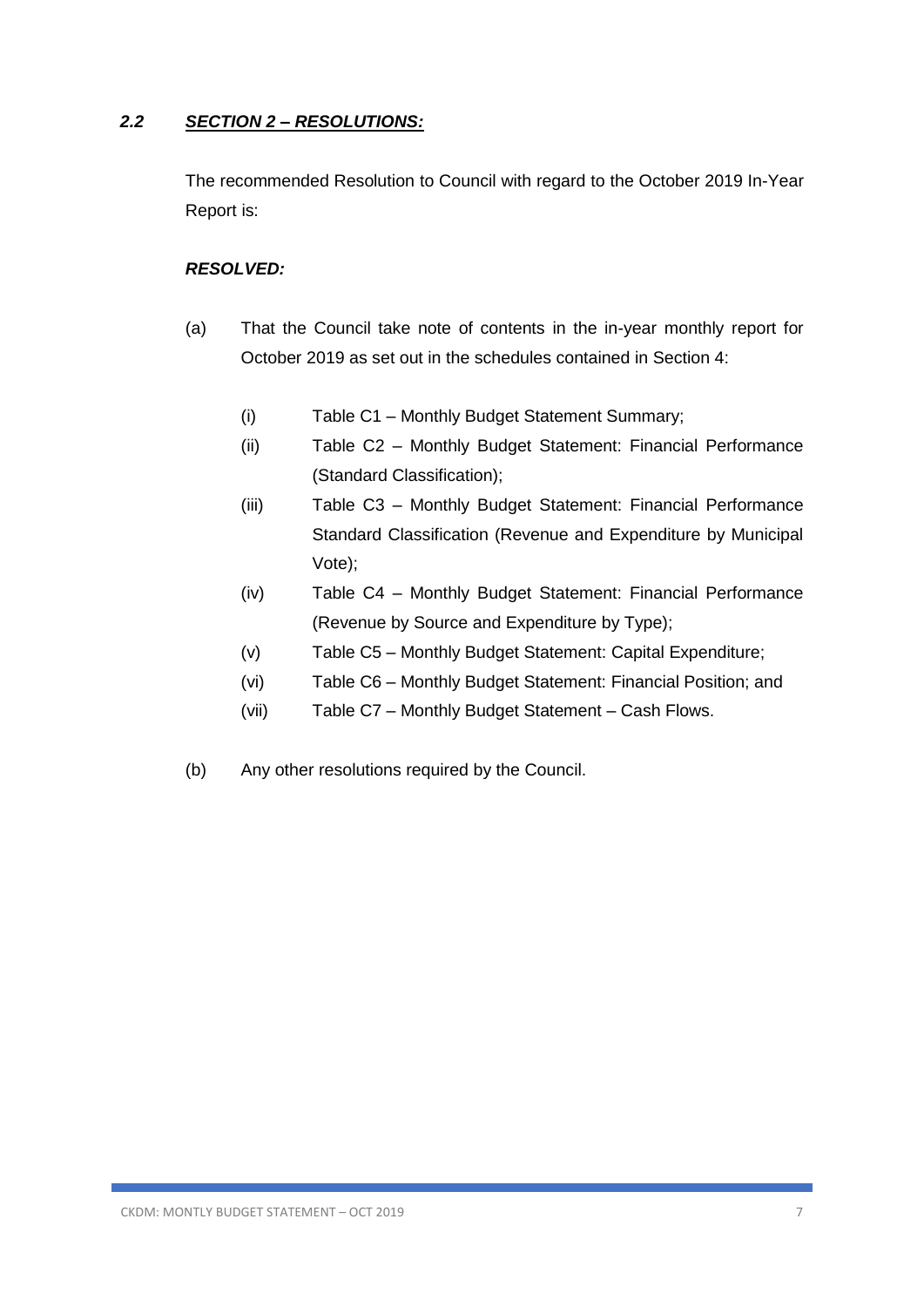### *2.3 SECTION 3 – EXECUTIVE SUMMARY:*

### *2.3.1 Introduction:*

All the schedules reflect the following information:

- Original budget;
- Monthly actual figures;
- Year-to-date actual figures;
- Year-to-date budgeted figures.

### *2.3.2 Financial Performance, Position and Cash Flow:*

Section 4 of this report includes the tables with the detailed figures.

### *2.3.2.1 Financial Performance:*

The detail of this section can be found in Section 4 of this report Table C2 (Summary per GFS); Table C3 (Summary per Municipal Vote) and Table C4 (Summary by Revenue Source and Expenditure Type). The latter is used to provide the executive summary.

### 2.3.2.1.1 Overall View:

The following table summarises the overall position on the capital and operating budgets. Take note that the Operating Expenditure only reflects the direct expenditure and exclude all indirect expenditure e.g. Administrative Costs.

|                               | Capital<br><b>Expenditure</b> | <u>Operating</u><br><b>Expenditure</b> | <b>Operating Revenue</b> |
|-------------------------------|-------------------------------|----------------------------------------|--------------------------|
| <b>Original Budget</b>        | 743 800,00                    | 96 254 785,45                          | 97 236 676,00            |
| Actual spend / received (YID) | 3 140.74                      | 27 205 258,54                          | 35 642 265.69            |
| Percentage Spend (YTD)        | 0%                            | 28%                                    | 37%                      |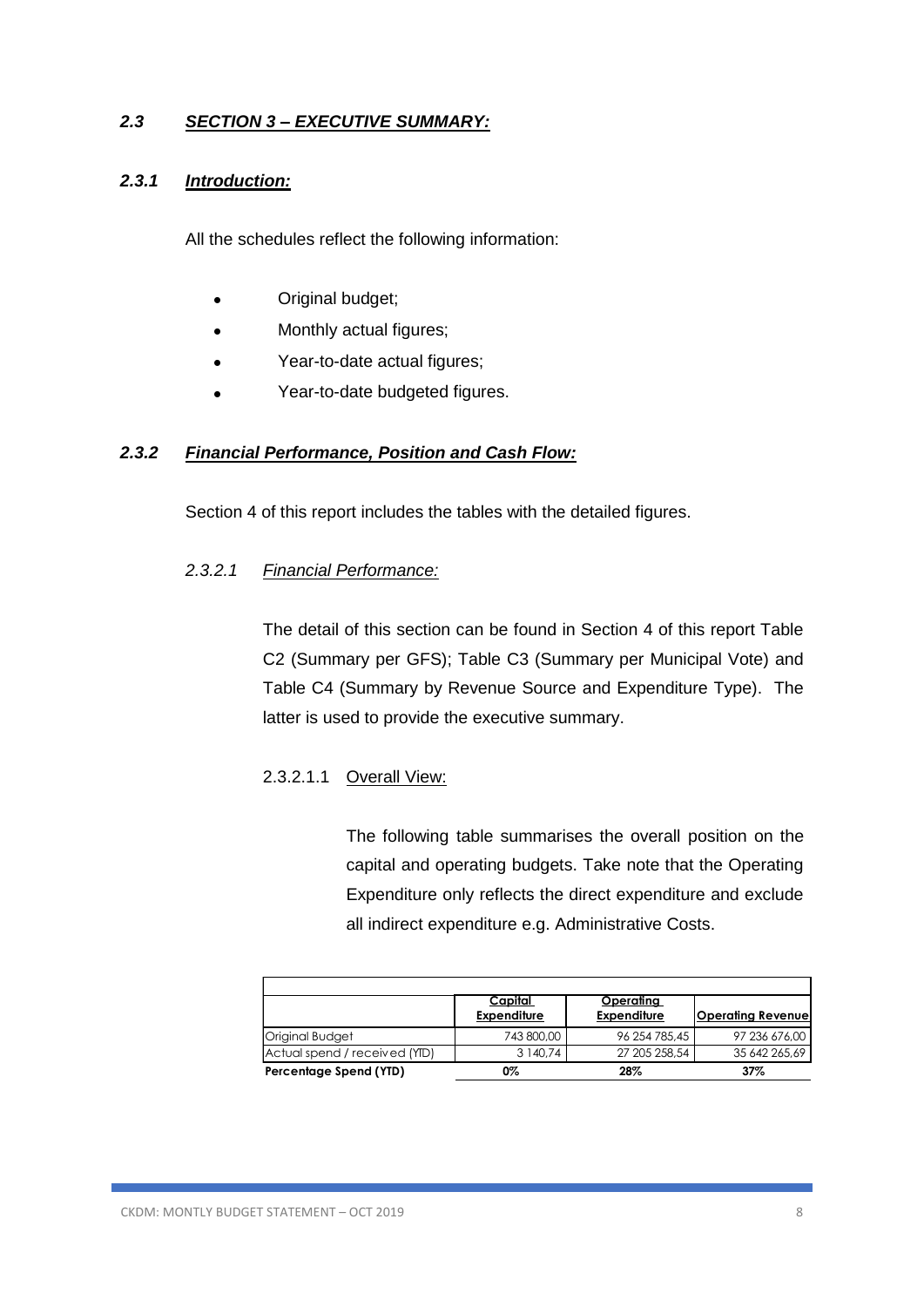The table reflects spending of the capital budget as less than 1%. The total operating expenditure and revenue reflects percentage spent of 28% and 37% respectively.

### 2.3.2.1.2 Revenue by Source:

The figures represented in this section are the accrued amounts and not actual cash receipts.

The total revenue excluding capital transfers and contributions for the month of October 2019 is R 17.232 million. Refer to figure 1 for more detail.

The comparisons of the major sources of revenue are illustrated in the figure below:



 *Figure 1 – Revenue by source* 

### • *Other Revenue:*

The amount raised as reflected for the actual year to date represents 43% of the budget amount. The budgeted amount received (Year-todate) amounts to R 20.937 million.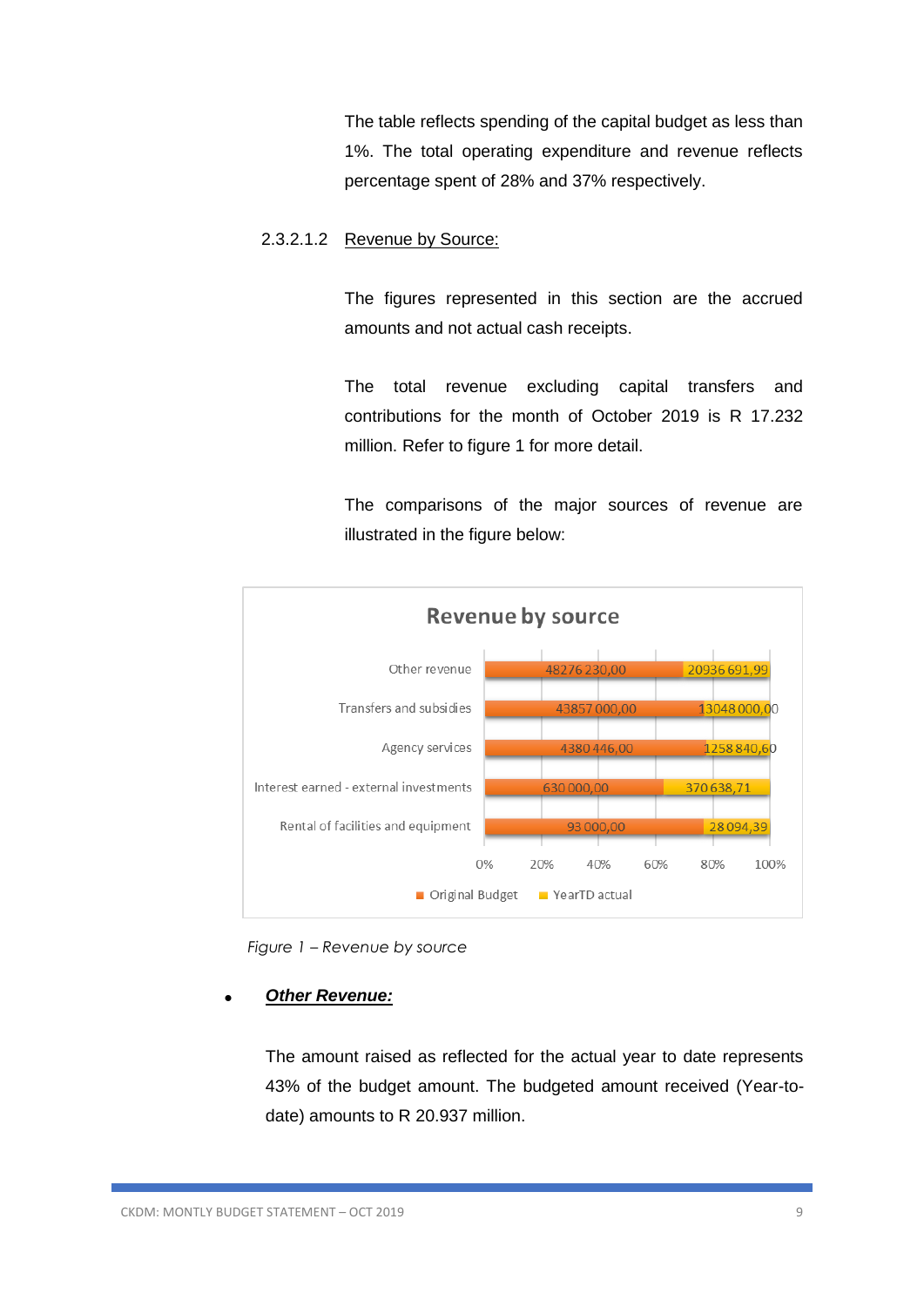### • *Interest Earned – External Investments:*

The budget amount for Interest earned R 630 000, whilst the year to date actual revenue is R 370 638.71. Thus, reflecting receipt of 59% at the end of the month.

### *2.3.2.2 Operating Expenditure by Type:*

The figures in this section should represent the accrued amounts; in other words when the goods have been ordered; received or the invoice has been completed (reconciled with goods received and prices quoted) it should be captured as an expense. Shadow figures are reflected on the financial system once an order is issued. This action serves as a budgetary control mechanism and no actual financial entries are passed. These figures cannot be used for reporting purposes. The amounts included as expenditure are currently only those for which a payment run has been completed.

The total actual expenditure amounts to R 27.205 million and the year to date budget is R 32.085 million which represents a **variance of 15%** for the year to date.



### *2.3.2.3 Operating Expenditure by Municipal Vote (Figure 2):*

*Figure 2 – Breakdown Operating Expenditure by Municipal Vote*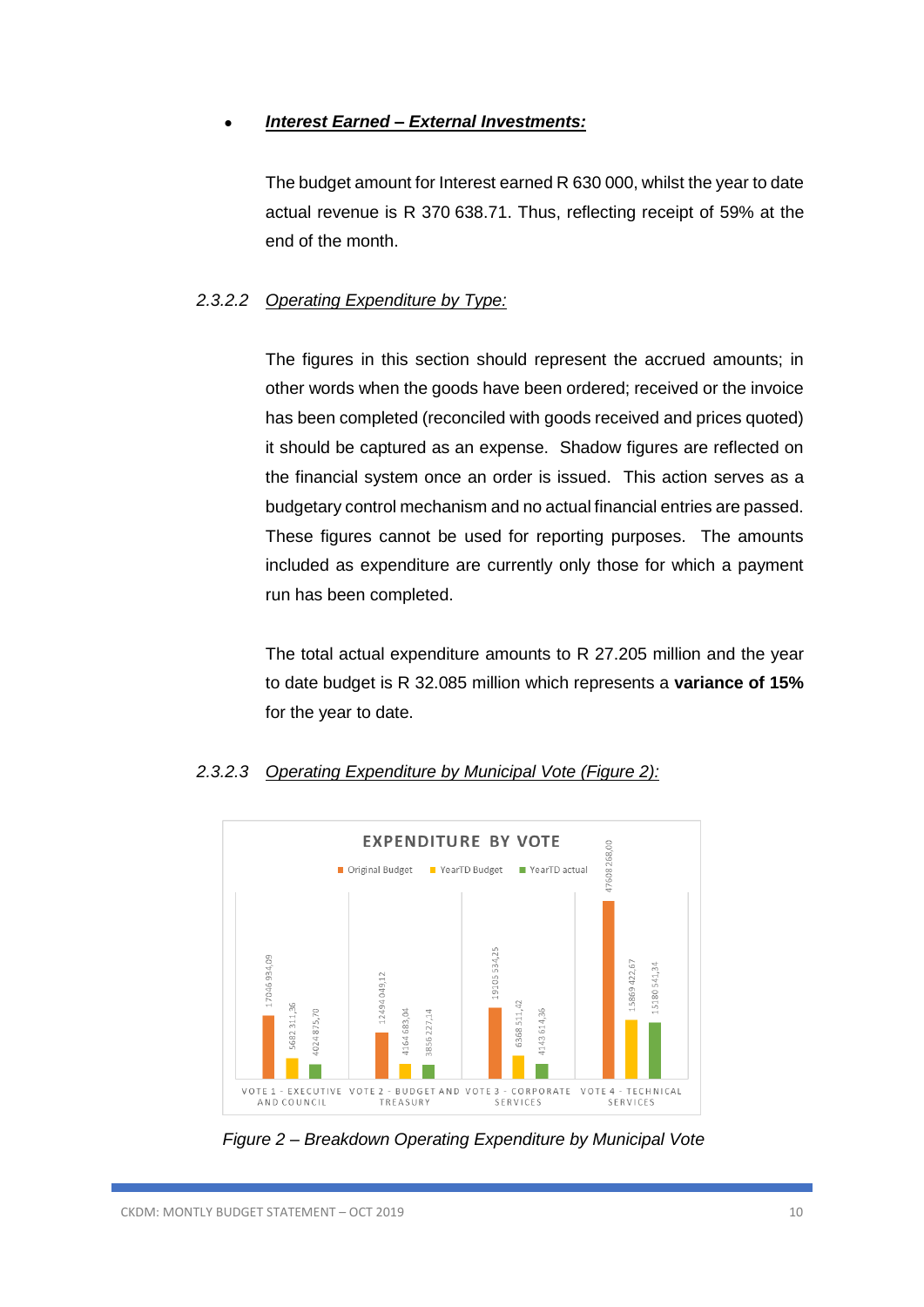| <b>Expenditure by Vote</b>     | Original<br><b>Budget</b> | <b>YearTD Budget</b> | YearTD actual      | % Spend |
|--------------------------------|---------------------------|----------------------|--------------------|---------|
| Vote 1 - EXECUTIVE AND COUNCIL | 17046934,09               | 5 682 311,36         | 4 0 24 8 7 5 , 7 0 | 24%     |
| Vote 2 - BUDGET AND TREASURY   | 12 494 049.12             | 4 164 683,04         | 3 856 227.14       | 31%     |
| Vote 3 - CORPORATE SERVICES    | 19 105 534.25             | 6 368 511,42         | 4 143 6 14.36      | 22%     |
| Vote 4 - TECHNICAL SERVICES    | 47 608 268,00             | 15 869 422.67        | 15 180 541.34      | 32%     |
| Total Expenditure by Vote      | 96 254 785.45             | 32 084 928.48        | 27 205 258.54      | 28%     |

The original budget for Technical Service is R 47.608 million of which R 15.181 million has been expended representing 32% of the budget amount.

The original budget for Corporate Services is R 19.106 million of which R 4.144 million has been expended representing 22% of the budget amount.

The original budget for Budget and Treasury is R 12.494 million of which R 3.856 million has been expended representing 31% of the budget amount.

The original budget for Executive and Council is R 17.047 million of which R 4.025 million has been expended representing 24% of the budget amount.

### *2.3.2.4 Capital Expenditure (Figure 3):*

The capital spending for the year to date of amounts to R 3 140.74. The total capital budget amount is R 743 800, thus reflecting total spending of less than 1% at the end of October 2019.



 *Figure 3 – Breakdown Capital Expenditure by month*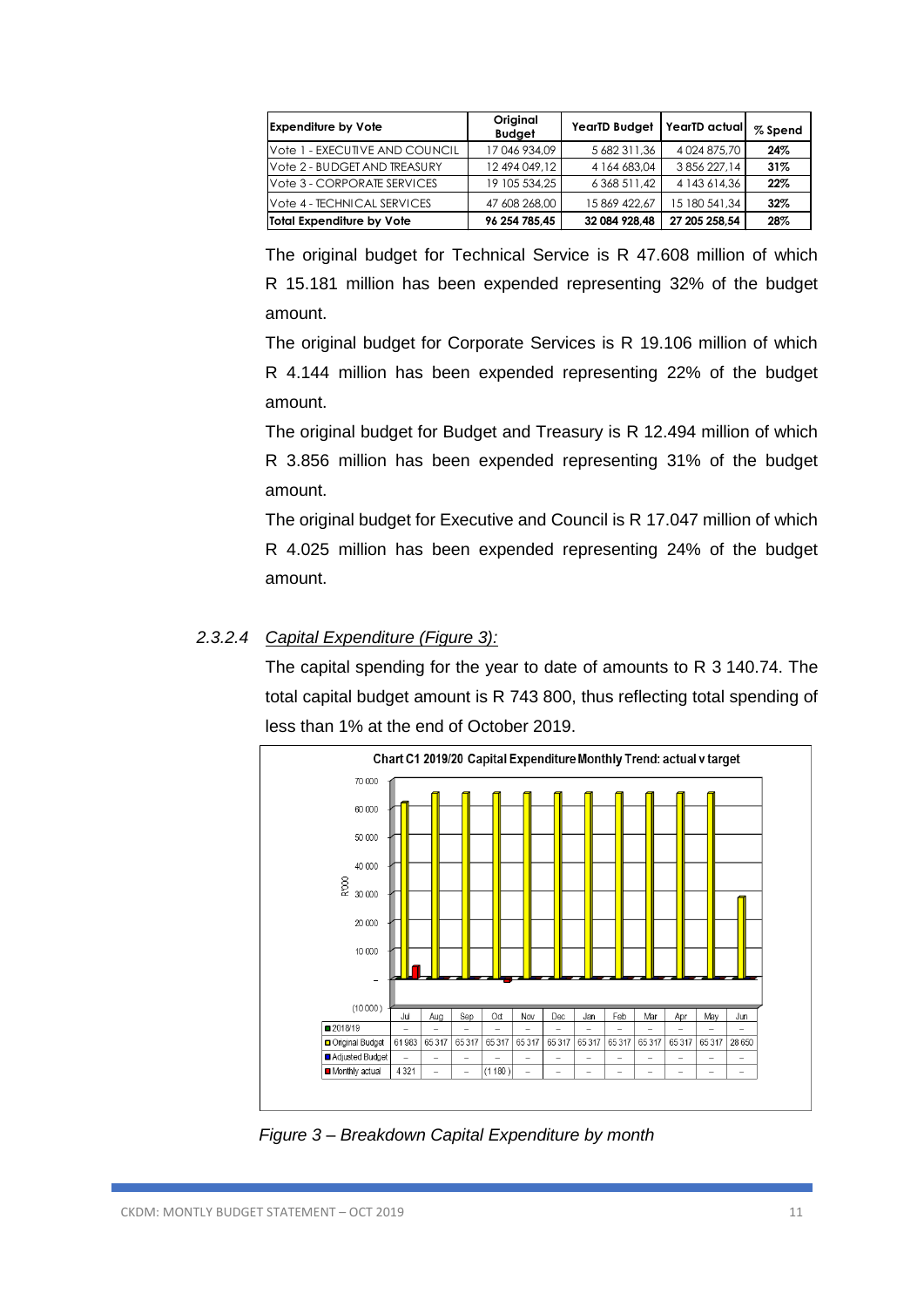### *2.3.3 Cash Flow:*

The detail of this section can be found in Section 4 of this report Table C7 (Cashflow statement). The balance at the end of October for the cash flow statement amounts to R 17.458 million.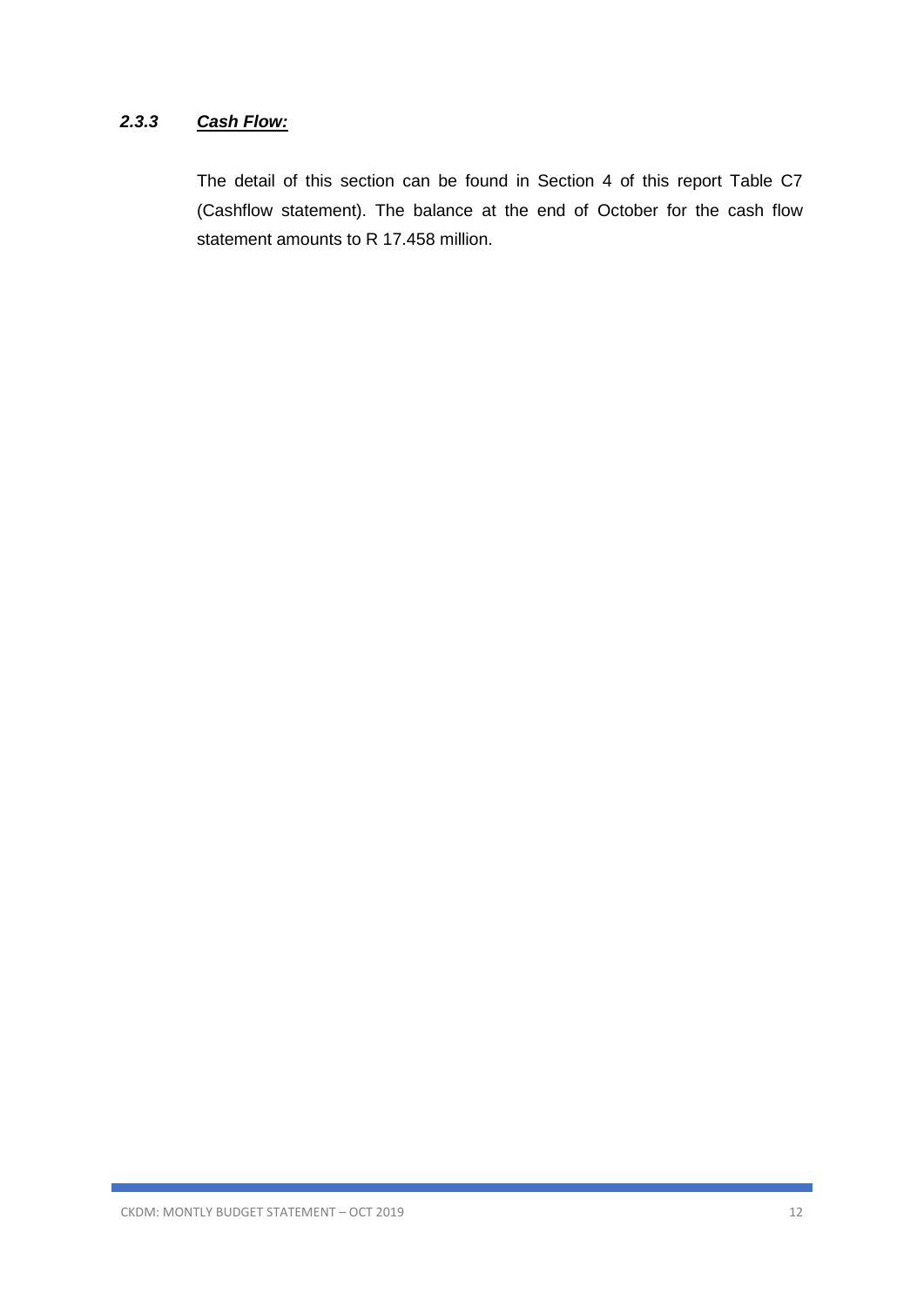### *2.4 SECTION 4 – IN-YEAR BUDGET STATEMENT TABLE:*

#### *2.4.1. Table C1: Monthly Budget Statement Summary:*

*1*

The table below provides a summary of the most important information by pulling its information from the other tables to follow.

|                                                            | 2018/19                  |                | Budget Year 2019/20 |                |                |                |                  |            |                  |
|------------------------------------------------------------|--------------------------|----------------|---------------------|----------------|----------------|----------------|------------------|------------|------------------|
| Description                                                | Audited                  | Original       | Adjusted            | Monthly        | YearTD         | YearTD         | <b>YTD</b>       | <b>YTD</b> | <b>Full Year</b> |
|                                                            | Outcome                  | <b>Budget</b>  | <b>Budget</b>       | actual         | actual         | budget         | variance         | variance   | Forecast         |
| R thousands                                                |                          |                |                     |                |                |                |                  | %          |                  |
| inancial Performance                                       |                          |                |                     |                |                |                |                  |            |                  |
| Property rates                                             |                          |                |                     | $\overline{a}$ | ۰              |                | $\overline{a}$   |            |                  |
| Service charges                                            |                          |                |                     | $\overline{a}$ |                |                |                  |            |                  |
| Investment revenue                                         |                          | 630            | L                   | 89             | 371            | 210            | 161              | 76%        |                  |
| Transfers and subsidies                                    |                          | 43 857         | $\overline{a}$      | 280            | 13 048         | 14 6 19        | (1571)           | $-11%$     |                  |
| Other own revenue                                          |                          | 52 750         | $\overline{a}$      | 3 9 9 0        | 22 224         | 17 583         | 4 640            | 26%        |                  |
| <b>Total Revenue (excluding capital transfers</b>          | ۰                        | 97 237         | -                   | 4 3 5 9        | 35 642         | 32 412         | 3 2 3 0          | 10%        |                  |
| and contributions)                                         |                          |                |                     |                |                |                |                  |            |                  |
| Employee costs                                             | ۰                        | 51 840         | L                   | 3 606          | 14 757         | 17 280         | (2523)           | $-15%$     |                  |
| Remuneration of Councillors                                |                          | 3796           | $\overline{a}$      | 329            | 1 3 6 6        | 1 2 6 5        | 100              | 8%         |                  |
| Depreciation & asset impairment                            |                          | 283            | $\overline{a}$      |                | $\overline{a}$ | 94             | (94)             | $-100%$    |                  |
| Finance charges                                            |                          |                | L                   | $\overline{a}$ |                |                |                  |            |                  |
| Materials and bulk purchases                               |                          | 11 502         | $\overline{a}$      | $\overline{2}$ | 16             | 3834           | (3818)           | $-100%$    |                  |
| Transfers and subsidies                                    |                          |                |                     | $\overline{a}$ | $\overline{a}$ | $\overline{a}$ |                  |            |                  |
| Other ex penditure                                         | ۰                        | 28 834         | $\overline{a}$      | 2 780          | 11 066         | 9611           | 1455             | 15%        |                  |
| <b>Total Expenditure</b>                                   | $\overline{a}$           | 96 255         | -                   | 6718           | 27 205         | 32 085         | (4880)           | $-15%$     |                  |
| Surplus/(Deficit)                                          | L                        | 982            | $\overline{a}$      | (2359)         | 8 4 3 7        | 327            | 8 1 1 0          | 2478%      |                  |
| Transfers and subsidies - capital (monetary alloc          | $\overline{\phantom{a}}$ | ۳              | ۳                   | $\overline{a}$ | ۰              | L              | $\overline{a}$   |            |                  |
| Contributions & Contributed assets                         |                          |                |                     |                |                |                |                  |            |                  |
| Surplus/(Deficit) after capital transfers &                | ۰                        | 982            | ۳                   | (2359)         | 8 4 3 7        | 327            | 8 1 1 0          | 2478%      |                  |
| contributions                                              |                          |                |                     |                |                |                |                  |            |                  |
| Share of surplus/ (deficit) of associate                   |                          |                |                     |                |                |                |                  |            |                  |
| Surplus/ (Deficit) for the year                            | L.                       | 982            | ۳                   | (2359)         | 8 4 3 7        | 327            | 8 1 1 0          | 2478%      |                  |
|                                                            |                          |                |                     |                |                |                |                  |            |                  |
| Capital expenditure & funds sources<br>Capital expenditure | L.                       | 744            | 1 0 4 7             |                | 3              | 248            | (245)            | -99%       |                  |
|                                                            | $\overline{\phantom{a}}$ | ۳              | ۳                   | (1)            | ۰              | L              |                  |            |                  |
| Capital transfers recognised                               |                          |                | $\overline{a}$      | $\overline{a}$ |                |                | $\overline{a}$   |            |                  |
| Public contributions & donations                           | L,                       | $\overline{a}$ |                     | $\overline{a}$ | L              | $\overline{a}$ | $\overline{a}$   |            |                  |
| Borrow ing                                                 | ۳                        | ۳              | ۳                   | $\overline{a}$ | $\overline{a}$ |                |                  |            |                  |
| Internally generated funds                                 |                          | 744            | $\overline{a}$      | (1)            | 3              | 248            | (245)            | $-99%$     |                  |
| Total sources of capital funds                             | $\overline{\phantom{0}}$ | 744            | $\overline{a}$      | (1)            | 3              | 248            | (245)            | -99%       |                  |
| inancial position                                          |                          |                |                     |                |                |                |                  |            |                  |
| Total current assets                                       |                          | 9 4 4 3        | $\overline{a}$      |                | 25 201         |                |                  |            | 9 4 4 3          |
| Total non current assets                                   |                          | 19 261         |                     |                | 17 992         |                |                  |            | 19 261           |
| Total current liabilities                                  |                          | 8 2 1 8        | L                   |                | 13 139         |                |                  |            | 8 2 1 8          |
| Total non current liabilities                              |                          | 18 091         | $\overline{a}$      |                | 15 274         |                |                  |            | 18 091           |
| Community wealth/Equity                                    |                          | 2 3 9 6        | $\overline{a}$      |                | 14 780         |                |                  |            | 2 3 9 6          |
| <b>Cash flows</b>                                          |                          |                |                     |                |                |                |                  |            |                  |
| Net cash from (used) operating                             |                          | 1 3 3 0        | $\overline{a}$      | (2359)         | 11 40 6        | 443            | (10963)          | $-2472%$   |                  |
| Net cash from (used) investing                             |                          | (784)          | $\overline{a}$      | (1)            | (1047)         | (261)          | 785              | $-301%$    |                  |
| Net cash from (used) financing                             |                          | (11)           | $\overline{a}$      | $\overline{a}$ |                | (4)            | (4)              | 100%       |                  |
| Cash/cash equivalents at the month/year end                | L,                       | 4 140          | L.                  |                | 17 458         | 3784           | (13675)          | $-361%$    | 7 0 9 9          |
| Debtors & creditors analysis                               | $0-30$ Days              | 31-60 Days     | 61-90 Days          | 91-120 Days    | 121-150 Dys    | 151-180 Dys    | 181 Dys-<br>1 Yr | Over 1Yr   | Total            |
| <b>Debtors Age Analysis</b>                                |                          |                |                     |                |                |                |                  |            |                  |
| Total By Income Source                                     | (77)                     | 3              | 1 3 1 5             |                |                |                |                  | (1)        | 1 240            |
| <b>Creditors Age Analysis</b>                              |                          |                |                     |                |                |                |                  |            |                  |
| <b>Total Creditors</b>                                     | 273                      | 224            |                     | 3              | 560            |                |                  |            | 1 0 6 0          |
|                                                            |                          |                |                     |                |                |                |                  |            |                  |

**DC5 Central Karoo - Table C1 Monthly Budget Statement Summary - M04 October**

 $\overline{\phantom{a}}$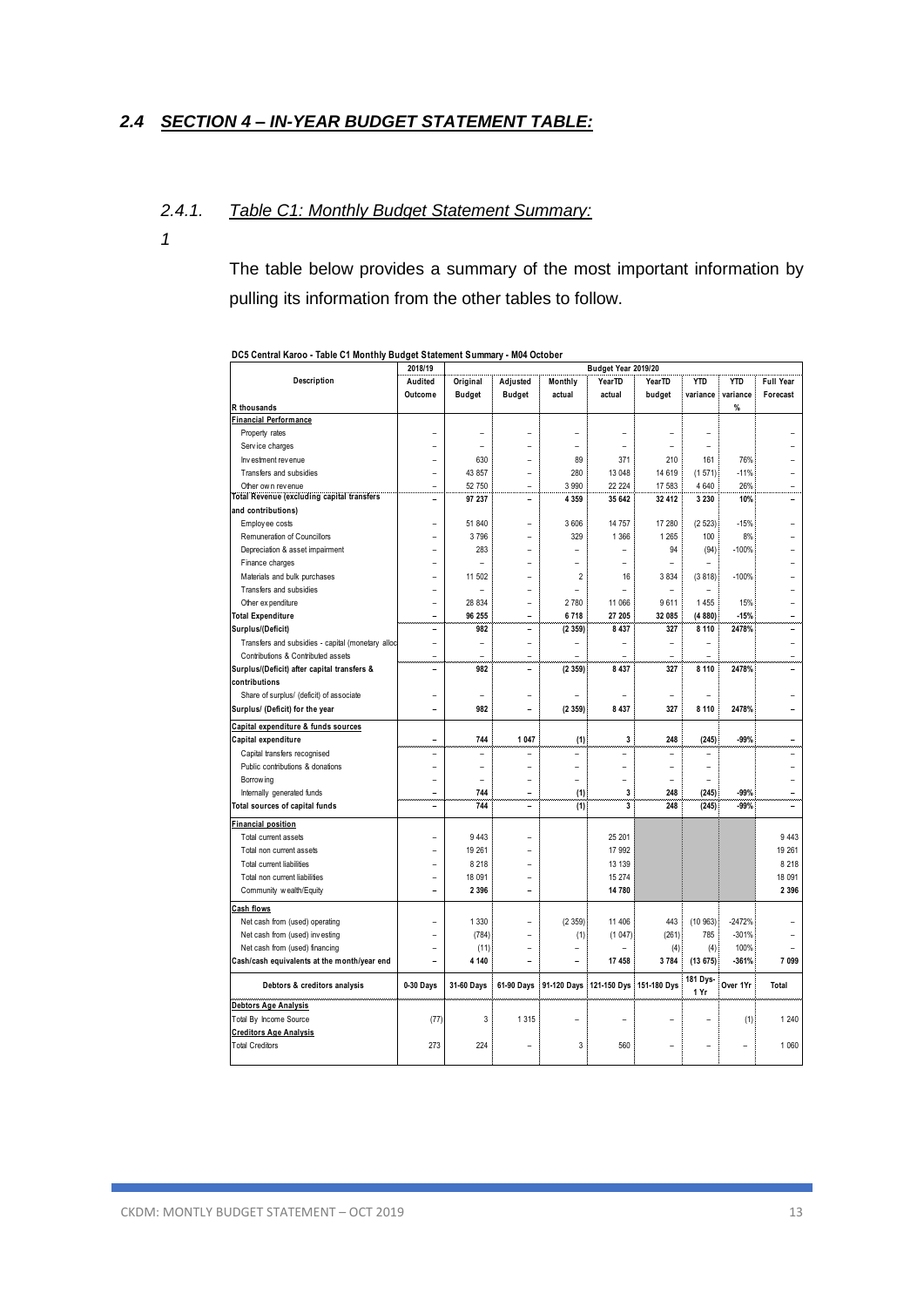# *2.4.1.2 Table C2: Monthly Budget Statement – Financial Performance (Standard Classification):*

This table reflects the operating budget (Financial Performance) in the standard classifications which are the Government Finance Statistics Functions and Sub-functions. These are used by National Treasury to assist the compilation of national and international accounts for comparison purposes, regardless of the unique organisational structures used by the different institutions.

|                                     |                         | 2018/19                  |                |                          | Budget Year 2019/20      |                          |                          |                          |            |                |
|-------------------------------------|-------------------------|--------------------------|----------------|--------------------------|--------------------------|--------------------------|--------------------------|--------------------------|------------|----------------|
| Description                         | Ref                     | Audited                  | Original       | Adjusted                 | Monthly                  | Year <sub>TD</sub>       | YearTD                   | <b>YTD</b>               | <b>YTD</b> | Full Year      |
|                                     |                         | Outcome                  | <b>Budget</b>  | <b>Budget</b>            | actual                   | actual                   | budget                   | variance                 | variance   | Forecast       |
| R thousands                         | 1                       |                          |                |                          |                          |                          |                          |                          | %          |                |
| Revenue - Functional                |                         |                          |                |                          |                          |                          |                          |                          |            |                |
| Governance and administration       |                         | $\overline{\phantom{0}}$ | 47 086         |                          | 706                      | 14 759                   | 15 695                   | (936)                    | $-6%$      |                |
| Executive and council               |                         | $\overline{a}$           | 37 969         | $\overline{a}$           | 315                      | 1 2 5 9                  | 12 656                   | (11398)                  | $-90%$     |                |
| Finance and administration          |                         | $\overline{\phantom{a}}$ | 9 1 1 7        | $\overline{\phantom{a}}$ | 391                      | 13 501                   | 3 0 3 9                  | 10 462                   | 344%       |                |
| Internal audit                      |                         | $\overline{\phantom{a}}$ |                | $\overline{a}$           |                          | L                        | $\overline{\phantom{a}}$ | $\overline{\phantom{0}}$ |            |                |
| Community and public safety         |                         | $\overline{\phantom{a}}$ | 45             | ۳                        | 5                        | 32                       | 15                       | 17                       | 116%       |                |
| Community and social services       |                         | $\overline{a}$           |                |                          |                          |                          |                          |                          |            |                |
| Sport and recreation                |                         | $\overline{a}$           | -              |                          |                          |                          |                          | $\overline{a}$           |            |                |
| Public safety                       |                         |                          |                |                          |                          |                          |                          |                          |            |                |
| Housing                             |                         | ۳                        | $\overline{a}$ |                          |                          |                          |                          | $\overline{a}$           |            |                |
| Health                              |                         |                          | 45             |                          | 5                        | 32                       | 15                       | 17                       | 116%       |                |
| Economic and environmental services |                         | $\overline{\phantom{0}}$ | 50 106         | ۰                        | 3 648                    | 20 851                   | 16 702                   | 4 1 4 9                  | 25%        |                |
| Planning and development            |                         | $\overline{\phantom{a}}$ | 2 3 3 1        | $\overline{\phantom{a}}$ |                          | $\overline{a}$           | 777                      | (777)                    | -100%      |                |
| Road transport                      |                         | $\overline{\phantom{a}}$ | 47 775         |                          | 3 648                    | 20 851                   | 15 925                   | 4 9 2 6                  | 31%        |                |
| Env ironmental protection           |                         | ۰                        |                |                          |                          |                          |                          |                          |            |                |
| <b>Trading services</b>             |                         | L.                       | -              | ۰                        |                          |                          |                          | $\overline{a}$           |            |                |
| Energy sources                      |                         |                          |                |                          |                          |                          |                          |                          |            |                |
| Water management                    |                         |                          |                |                          |                          |                          |                          |                          |            |                |
| Waste water management              |                         | ۳                        | -              |                          |                          |                          |                          | -                        |            |                |
| Waste management                    |                         | $\overline{a}$           |                |                          |                          |                          |                          | $\overline{a}$           |            |                |
| Other                               | 4                       | $\overline{\phantom{a}}$ |                | ۰                        | $\overline{\phantom{0}}$ |                          |                          | $\overline{\phantom{0}}$ |            |                |
| Total Revenue - Functional          | $\overline{\mathbf{c}}$ | $\overline{\phantom{a}}$ | 97 237         | $\overline{a}$           | 4 3 5 9                  | 35 642                   | 32 412                   | 3 2 3 0                  | 10%        | $\overline{a}$ |
| Expenditure - Functional            |                         |                          |                |                          |                          |                          |                          |                          |            |                |
| Governance and administration       |                         | L.                       | 33 790         | ۰                        | 1978                     | 8 8 9 3                  | 11 263                   | (2371)                   | $-21%$     |                |
| Executive and council               |                         | $\overline{a}$           | 8 4 7 3        |                          | 675                      | 2 7 0 5                  | 2 8 2 4                  | (120)                    | $-4%$      |                |
| Finance and administration          |                         | $\overline{a}$           | 24 955         | ۳                        | 1 2 9 9                  | 6 1 6 5                  | 8 3 1 8                  | (2 153)                  | $-26%$     |                |
| Internal audit                      |                         | $\overline{a}$           | 363            |                          | 5                        | 23                       | 121                      | (98)                     | $-81%$     |                |
| Community and public safety         |                         | $\overline{\phantom{a}}$ | 6 4 5 1        | $\overline{a}$           | 448                      | 1830                     | 2 150                    | (321)                    | $-15%$     |                |
| Community and social services       |                         |                          |                |                          |                          |                          |                          | $\overline{a}$           |            |                |
| Sport and recreation                |                         | $\overline{a}$           | $\overline{a}$ | $\overline{a}$           |                          | $\overline{\phantom{0}}$ | $\overline{\phantom{0}}$ | ۰                        |            |                |
| Public safety                       |                         | $\overline{\phantom{a}}$ | 1886           | $\overline{\phantom{a}}$ | 119                      | 497                      | 629                      | (132)                    | $-21%$     |                |
| Housing                             |                         | $\overline{\phantom{a}}$ | $\overline{a}$ |                          | $\overline{a}$           | $\overline{a}$           | $\overline{\phantom{a}}$ | $\overline{a}$           |            |                |
| Health                              |                         | $\overline{\phantom{a}}$ | 4 5 6 5        | $\overline{\phantom{a}}$ | 329                      | 1 3 3 3                  | 1 5 2 2                  | (189)                    | $-12%$     |                |
| Economic and environmental services |                         | $\overline{\phantom{a}}$ | 55 823         | ۰                        | 4 2 9 1                  | 16 478                   | 18 608                   | (2 130)                  | $-11%$     |                |
| Planning and development            |                         | $\overline{a}$           | 6 4 3 2        |                          | 486                      | 1 2 9 8                  | 2 144                    | (847)                    | $-39%$     |                |
| Road transport                      |                         |                          | 49 391         |                          | 3805                     | 15 181                   | 16 4 64                  | (1283)                   | $-8%$      |                |
| Environmental protection            |                         | $\overline{\phantom{0}}$ |                | ۰                        |                          |                          |                          | -                        |            |                |
| <b>Trading services</b>             |                         | L.                       |                | L.                       | $\overline{\phantom{0}}$ |                          |                          |                          |            |                |
| Energy sources                      |                         | $\overline{a}$           | $\overline{a}$ | $\overline{a}$           |                          |                          |                          | $\overline{\phantom{0}}$ |            |                |
| Water management                    |                         |                          |                |                          |                          |                          |                          | $\overline{a}$           |            |                |
| Waste water management              |                         | $\overline{a}$           | $\overline{a}$ |                          | $\overline{a}$           | $\overline{\phantom{0}}$ |                          | $\overline{a}$           |            |                |
|                                     |                         | $\overline{\phantom{a}}$ | $\overline{a}$ | $\overline{a}$           | $\overline{\phantom{a}}$ | $\overline{\phantom{0}}$ | $\overline{\phantom{a}}$ | $\overline{a}$           |            |                |
| Waste management<br>Other           |                         | $\overline{a}$           | 190            | ۰                        |                          | 5                        | 63                       | (58)                     | $-92%$     |                |
| Total Expenditure - Functional      | 3                       | $\overline{\phantom{a}}$ | 96 255         | $\overline{\phantom{0}}$ | 6718                     | 27 205                   | 32 085                   | (4880)                   | $-15%$     | $\overline{a}$ |
| Surplus/ (Deficit) for the year     |                         |                          | 982            | $\overline{a}$           | (2359)                   | 8 4 3 7                  | 327                      | 8 1 1 0                  | 2478%      |                |
|                                     |                         |                          |                |                          |                          |                          |                          |                          |            |                |

**DC5 Central Karoo - Table C2 Monthly Budget Statement - Financial Performance (functional classification) - M04 October**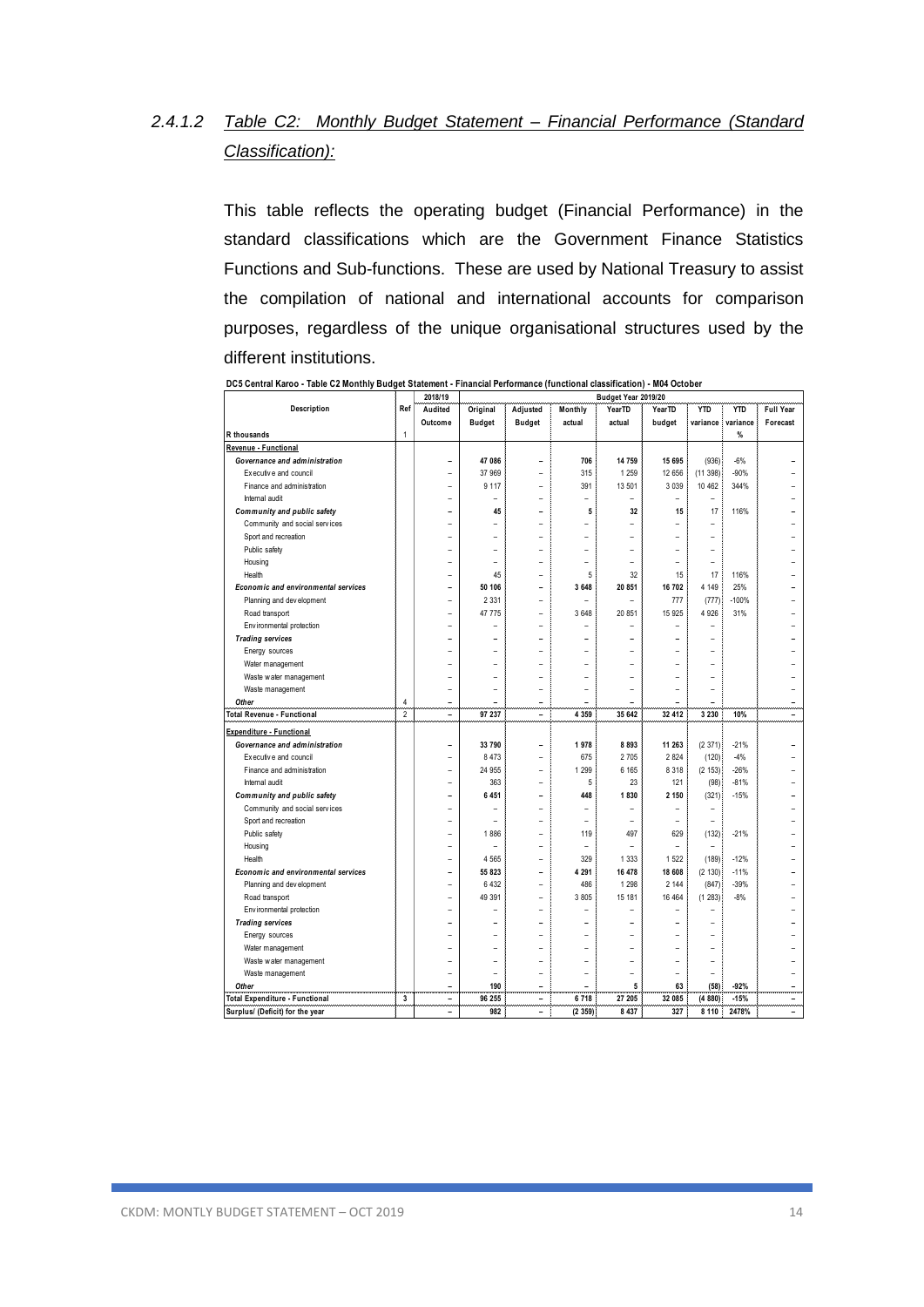### *2.4.1.3 Table C3: Monthly Budget Statement – Financial:*

The budget is approved by Council on the municipal vote level. The municipal votes reflect the organisational structure of the municipality. On the next page, as part of Table C3, a table with the sub-votes is also prepared.

| <b>Vote Description</b>         |                | Budget Year 2019/20<br>2018/19 |               |          |         |         |         |            |            |                  |
|---------------------------------|----------------|--------------------------------|---------------|----------|---------|---------|---------|------------|------------|------------------|
|                                 | Ref            | Audited                        | Original      | Adjusted | Monthly | YearTD  | YearTD  | <b>YTD</b> | <b>YTD</b> | <b>Full Year</b> |
|                                 |                | Outcome                        | <b>Budget</b> | Budget   | actual  | actual  | budget  | variance   | variance   | Forecast         |
| R thousands                     |                |                                |               |          |         |         |         |            | %          |                  |
| <b>Revenue by Vote</b>          |                |                                |               |          |         |         |         |            |            |                  |
| Vote 1 - EXECUTIVE AND COUNCIL  |                | ۰                              | 40 300        | -        | 315     | 1 259   | 13 4 33 | (12175)    | $-90.6%$   |                  |
| Vote 2 - BUDGET AND TREASURY    |                |                                | 4 3 9 8       |          | 379     | 13 460  | 1466    | 11 994     | 818.1%     |                  |
| Vote 3 - CORPORATE SERVICES     |                |                                | 4 7 6 3       |          | 17      | 73      | 1588    | (1515)     | $-95.4%$   |                  |
| Vote 4 - TECHNICAL SERVICES     |                | -                              | 47 775        | -        | 3 6 4 8 | 20 851  | 15 9 25 | 4 9 26     | 30.9%      |                  |
| <b>Total Revenue by Vote</b>    | $\overline{2}$ | -                              | 97 237        | -        | 4 3 5 9 | 35 642  | 32 412  | 3 2 3 0    | 10.0%      |                  |
| <b>Expenditure by Vote</b>      |                |                                |               |          |         |         |         |            |            |                  |
| Vote 1 - EXECUTIVE AND COUNCIL  |                | -                              | 17 047        | -        | 1 1 6 6 | 4 0 25  | 5 6 8 2 | (1657)     | $-29.2%$   |                  |
| Vote 2 - BUDGET AND TREASURY    |                |                                | 12 4 9 4      |          | 904     | 3856    | 4 1 6 5 | (308)      | $-7,4%$    |                  |
| Vote 3 - CORPORATE SERVICES     |                |                                | 19 10 6       |          | 843     | 4 1 4 4 | 6 3 6 9 | (2 225)    | $-34.9%$   |                  |
| Vote 4 - TECHNICAL SERVICES     |                |                                | 47 608        | -        | 3 8 0 5 | 15 181  | 15 869  | (689)      | $-4,3%$    |                  |
| Total Expenditure by Vote       | $\overline{2}$ | -                              | 96 255        |          | 6718    | 27 205  | 32 085  | (4880)     | $-15,2%$   |                  |
| Surplus/ (Deficit) for the year | 2              | -                              | 982           | -        | (2359)  | 8 4 3 7 | 327     | 8 1 1 0    | 2477.8%    |                  |

|  | DC5 Central Karoo - Table C3 Monthly Budget Statement - Financial Performance (revenue and expenditure by municipal vote) - M04 October |
|--|-----------------------------------------------------------------------------------------------------------------------------------------|
|  |                                                                                                                                         |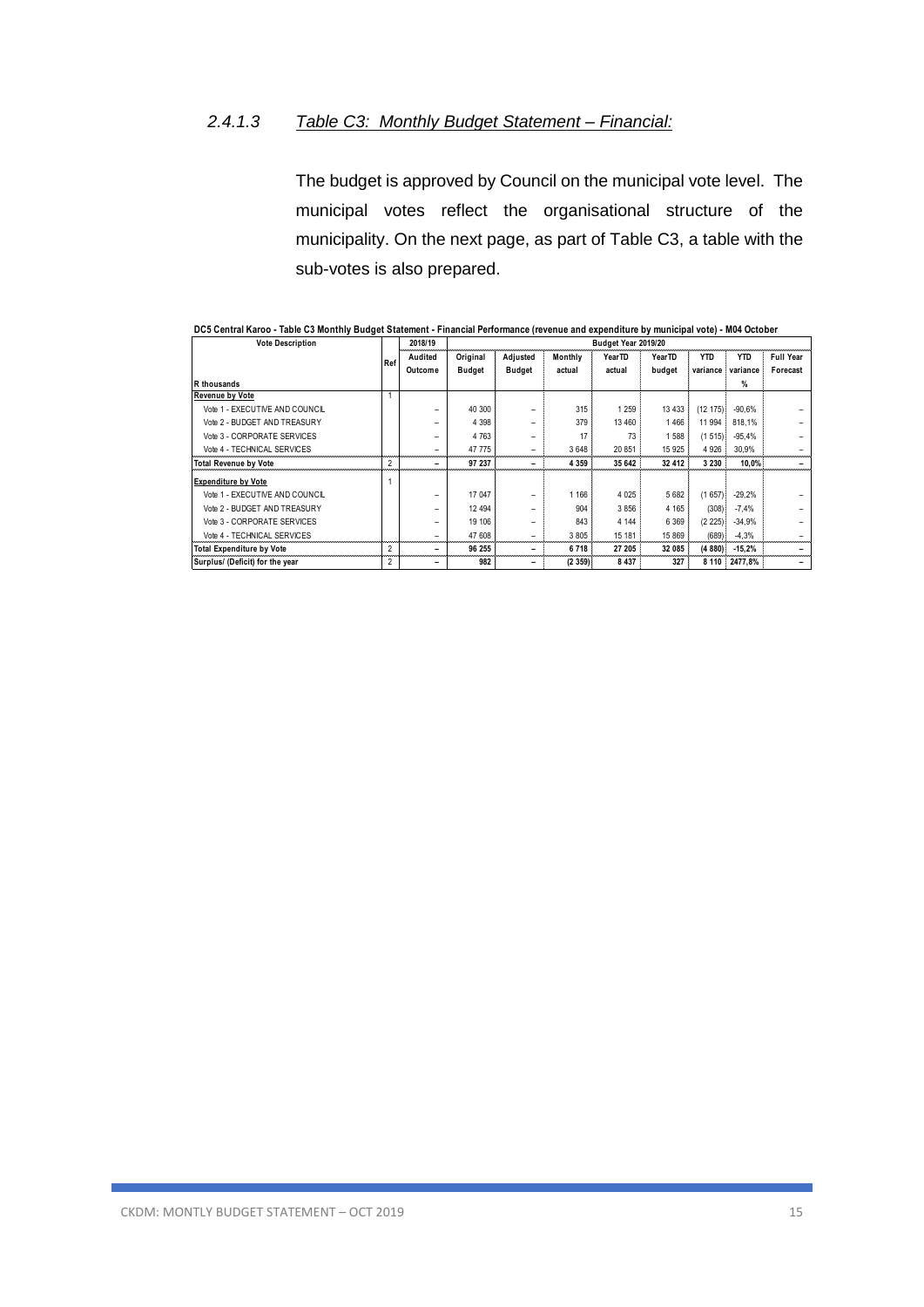# *Table C3C: Monthly Budget Statement – Financial:*

**DC5 Central Karoo - Table C3 Monthly Budget Statement - Financial Performance (revenue and expenditure by municipal vote) - A - M04 October**

| <b>Vote Description</b>                                         | Ref                     | 2018/19                      | Budget Year 2019/20             |                              |                          |                                 |                          |                                   |                                   |                              |  |
|-----------------------------------------------------------------|-------------------------|------------------------------|---------------------------------|------------------------------|--------------------------|---------------------------------|--------------------------|-----------------------------------|-----------------------------------|------------------------------|--|
| R thousand                                                      |                         | Audited<br>Outcome           | Original<br><b>Budget</b>       | Adjusted<br><b>Budget</b>    | Monthly<br>actual        | YearTD<br>actual                | <b>YearTD</b><br>budget  |                                   | YTD variance YTD variance<br>$\%$ | <b>Full Year</b><br>Forecast |  |
| Revenue by Vote<br>Vote 1 - EXECUTIVE AND COUNCIL               | $\mathbf{1}$            | $\blacksquare$               | 40 300                          | $\qquad \qquad -$            | 315                      | 1 2 5 9                         | 13 433                   | (12 175)                          | $-91%$                            |                              |  |
| 1.1 - MUNICIPAL MANAGER                                         |                         |                              | 8 5 5 8                         |                              | 315                      | 1 2 5 9                         | 2853                     | (1594)                            | $-56%$                            |                              |  |
| 1.2 - COUNCIL GENERAL EXPENSES                                  |                         |                              | 30 642                          |                              | $\overline{\phantom{0}}$ | ٠                               | 10 214                   | (10214)                           | $-100%$                           |                              |  |
| 1.3 - INTERNAL AUDIT                                            |                         |                              | -                               |                              | ۳                        | Ξ                               |                          |                                   |                                   |                              |  |
| $1.4 - IDP$<br>$1.5 - EDA$                                      |                         |                              |                                 |                              | ۳<br>÷                   | ۳<br>Ξ                          | ۳                        | $\overline{a}$                    |                                   |                              |  |
| $1.6 - LED$                                                     |                         |                              | ۳                               |                              | ۳                        | ٠                               | ٠                        | $\overline{\phantom{a}}$          |                                   |                              |  |
| 1.7 - STRATEGIC PLANNING                                        |                         |                              | 1 100                           |                              | ÷                        | Ξ                               | 367                      | (367)                             | $-100%$                           |                              |  |
| Vote 2 - BUDGET AND TREASURY                                    |                         | $\qquad \qquad -$            | 4 3 9 8                         | $\overline{\phantom{a}}$     | 379                      | 13 460                          | 1466                     | 11 994                            | 818%                              | $\overline{\phantom{a}}$     |  |
| 2.1 - FINANCIAL SERVICES                                        |                         |                              | 3 3 9 8                         |                              | 379                      | 13 460                          | 1 1 3 3                  | 12 327                            | 1088%                             |                              |  |
| 2.2 - DISTRICT COUNCIL LEVIES<br>2.3 - FINANCE MANAGEMENT GRANT |                         |                              | 1 0 0 0                         |                              | ÷<br>۳                   | ۳                               | 333                      | $\qquad \qquad -$<br>(333)        | $-100%$                           |                              |  |
|                                                                 |                         |                              |                                 |                              |                          |                                 |                          |                                   |                                   |                              |  |
|                                                                 |                         |                              |                                 |                              |                          |                                 | ٠                        | $\overline{\phantom{0}}$          |                                   |                              |  |
|                                                                 |                         |                              |                                 |                              |                          |                                 |                          |                                   |                                   |                              |  |
| <b>Vote 3 - CORPORATE SERVICES</b><br>3.1 - CORPORATE SERVICES  |                         | $\blacksquare$               | 4763<br>4 7 1 9                 | $\overline{\phantom{a}}$     | 17<br>12                 | 73<br>41                        | 1 5 8 8<br>1573          | (1515)<br>(1532)                  | $-95%$<br>$-97%$                  | $\overline{\phantom{a}}$     |  |
| 3.2 - TOURISM                                                   |                         |                              | ۳                               |                              | Ξ                        | ۳                               | ٠                        | -                                 |                                   |                              |  |
| 3.3 - PMU                                                       |                         |                              | -                               |                              | Ξ                        | ÷,                              | Ξ                        | $\overline{\phantom{0}}$          |                                   |                              |  |
| 3.4 - ENVIRONMENTAL HEALTH<br>3.5 - CIVIL DEFENCE               |                         |                              | 45<br>$\overline{\phantom{0}}$  |                              | 5<br>Ξ                   | 32<br>$\overline{\phantom{0}}$  | 15<br>۳                  | 17<br>$\overline{\phantom{0}}$    | 116%                              |                              |  |
| 3.6 - GRANTS AND SUBSIDIES                                      |                         |                              | -                               |                              | Ξ                        | $\qquad \qquad -$               | ÷                        | L                                 |                                   |                              |  |
| 3.7 - WORK FOR WATER                                            |                         |                              | $\overline{a}$                  |                              | ۳                        | ÷                               | ۳                        | $\equiv$                          |                                   |                              |  |
| 3.8 - NUTRITION SCHEME                                          |                         |                              | -                               |                              | Ξ                        | ۳                               | ۳                        | $\overline{a}$                    |                                   |                              |  |
|                                                                 |                         |                              | ۳                               |                              | ۳                        | ۳                               | ۰                        | $\overline{\phantom{a}}$          |                                   |                              |  |
| Vote 4 - TECHNICAL SERVICES                                     |                         | $\overline{\phantom{0}}$     | 47 775                          | $\overline{\phantom{a}}$     | 3 6 4 8                  | 20 851                          | 15 925                   | 4 9 2 6                           | 31%                               | $\overline{\phantom{a}}$     |  |
| 4.1 - ROADS                                                     |                         |                              | 47 775                          |                              | 3 6 4 8                  | 20 851                          | 15 9 25                  | 4 9 2 6                           | 31%                               |                              |  |
| 4.2 - TRANSPORT FUND                                            |                         |                              | ۳                               |                              |                          |                                 | $\overline{\phantom{0}}$ | $\equiv$                          |                                   |                              |  |
| <b>Total Revenue by Vote</b>                                    | $\overline{2}$          | $\blacksquare$               | 97 237                          | $\blacksquare$               | 4 3 5 9                  | 35 642                          | 32 412                   | 3 2 3 0                           | 10%                               | ۰                            |  |
| <b>Expenditure by Vote</b>                                      | $\mathbf{1}$            |                              |                                 |                              |                          |                                 |                          |                                   |                                   |                              |  |
| Vote 1 - EXECUTIVE AND COUNCIL                                  |                         | $\overline{a}$               | 17 047                          | $\overline{\phantom{a}}$     | 1 1 6 6                  | 4 0 25                          | 5 6 8 2                  | (1657)                            | $-29%$                            | $\overline{\phantom{0}}$     |  |
| 1.1 - MUNICIPAL MANAGER<br>1.2 - COUNCIL GENERAL EXPENSES       |                         |                              | 6 2 2 6<br>4 8 9 4              |                              | 219<br>427               | 933<br>1659                     | 2 0 7 5<br>1 6 3 1       | (1 143)<br>28                     | $-55%$<br>2%                      |                              |  |
| 1.3 - INTERNAL AUDIT                                            |                         |                              | 717                             |                              | 34                       | 136                             | 239                      | (103)                             | $-43%$                            |                              |  |
| $1.4 - IDP$                                                     |                         |                              | $\overline{\phantom{0}}$        |                              | Ξ                        |                                 |                          |                                   |                                   |                              |  |
| $1.5 - EDA$                                                     |                         |                              | $\overline{\phantom{0}}$        |                              | $\overline{\phantom{0}}$ | ٠                               | $\overline{\phantom{0}}$ | $\equiv$                          |                                   |                              |  |
| $1.6 - LED$<br>1.7 - STRATEGIC PLANNING                         |                         |                              | 5 2 0 9                         |                              | Ξ<br>486                 | 1 2 9 8                         | 1736                     | $\overline{\phantom{0}}$<br>(439) | $-25%$                            |                              |  |
|                                                                 |                         |                              |                                 |                              |                          |                                 |                          |                                   |                                   |                              |  |
| Vote 2 - BUDGET AND TREASURY                                    |                         | $\overline{a}$               | 12 494                          | $\qquad \qquad \blacksquare$ | 904                      | 3856                            | 4 1 6 5                  | ۰<br>(308)                        | $-7%$                             | -                            |  |
| 2.1 - FINANCIAL SERVICES                                        |                         |                              | 11 864                          |                              | 851                      | 3 685                           | 3 9 5 5                  | (269)                             | $-7%$                             |                              |  |
| 2.2 - DISTRICT COUNCIL LEVIES                                   |                         |                              | ۳                               |                              | ۳                        |                                 |                          | ۰                                 |                                   |                              |  |
| 2.3 - FINANCE MANAGEMENT GRANT                                  |                         |                              | 630                             |                              | 53                       | 171                             | 210                      | (39)                              | $-19%$                            |                              |  |
|                                                                 |                         |                              |                                 |                              |                          |                                 | ۳                        | $\qquad \qquad -$<br>÷,           |                                   |                              |  |
| <b>Vote 3 - CORPORATE SERVICES</b>                              |                         | $\overline{\phantom{a}}$     | 19 106                          | $\overline{\phantom{a}}$     | 843                      | 4 144                           | 6 3 6 9                  | (2 225)                           | $-35%$                            | $-$                          |  |
| 3.1 - CORPORATE SERVICES                                        |                         |                              | 12 3 59                         |                              | 394                      | 2 3 0 9                         | 4 1 2 0                  | (1811)                            | $-44%$                            |                              |  |
| 3.2 - TOURISM<br>$3.3 - PMU$                                    |                         |                              | 190<br>$\overline{\phantom{a}}$ |                              | ۰<br>$\equiv$            | $\sqrt{5}$<br>$\qquad \qquad -$ | 63<br>÷                  | (58)<br>$\sim$                    | $-92%$                            |                              |  |
| 3.4 - ENVIRONMENTAL HEALTH                                      |                         |                              | 4 570                           |                              | 329                      | 1 3 3 3                         | 1 5 2 3                  | (190)                             | $-12%$                            |                              |  |
| 3.5 - CIVIL DEFENCE                                             |                         |                              | 1886                            |                              | 119                      | 497                             | 629                      | (132)                             | $-21%$                            |                              |  |
| 3.6 - GRANTS AND SUBSIDIES                                      |                         |                              | $\overline{\phantom{a}}$        |                              | ÷                        | $\overline{\phantom{0}}$        | -                        | $\overline{\phantom{a}}$          |                                   |                              |  |
| 3.7 - WORK FOR WATER<br>3.8 - NUTRITION SCHEME                  |                         |                              | 100<br>$\qquad \qquad -$        |                              | Ξ<br>Ξ                   | ۳<br>$\qquad \qquad -$          | 33<br>۳                  | (33)<br>$\overline{\phantom{0}}$  | $-100%$                           |                              |  |
|                                                                 |                         |                              | $\qquad \qquad -$               |                              |                          |                                 |                          | $\overline{\phantom{a}}$          |                                   |                              |  |
|                                                                 |                         |                              | ۳                               |                              |                          |                                 |                          | ۰                                 |                                   |                              |  |
| Vote 4 - TECHNICAL SERVICES<br>4.1 - ROADS                      |                         | $\overline{\phantom{a}}$     | 47 608<br>47 608                | $\overline{\phantom{a}}$     | 3805<br>3 8 0 5          | 15 181<br>15 181                | 15 869<br>15 869         | (689)<br>(689)                    | $-4%$<br>$-4%$                    | $\overline{\phantom{a}}$     |  |
| 4.2 - TRANSPORT FUND                                            |                         |                              | -                               |                              | -                        | -                               |                          | $\overline{\phantom{0}}$          |                                   |                              |  |
|                                                                 |                         |                              |                                 |                              |                          |                                 |                          | $\overline{\phantom{0}}$          |                                   |                              |  |
| <b>Total Expenditure by Vote</b>                                | $\overline{\mathbf{2}}$ | $\overline{\phantom{0}}$     | 96 255                          | $\overline{\phantom{a}}$     | 6718                     | 27 205                          | 32 085                   | (4880)                            | (0)                               | ۰.                           |  |
| Surplus/ (Deficit) for the year                                 | $\sqrt{2}$              | $\qquad \qquad \blacksquare$ | 982                             | $\overline{\phantom{0}}$     | (2359)                   | 8 4 3 7                         | 327                      | 8 1 1 0                           | 0                                 | $\blacksquare$               |  |
|                                                                 |                         |                              |                                 |                              |                          |                                 |                          |                                   |                                   |                              |  |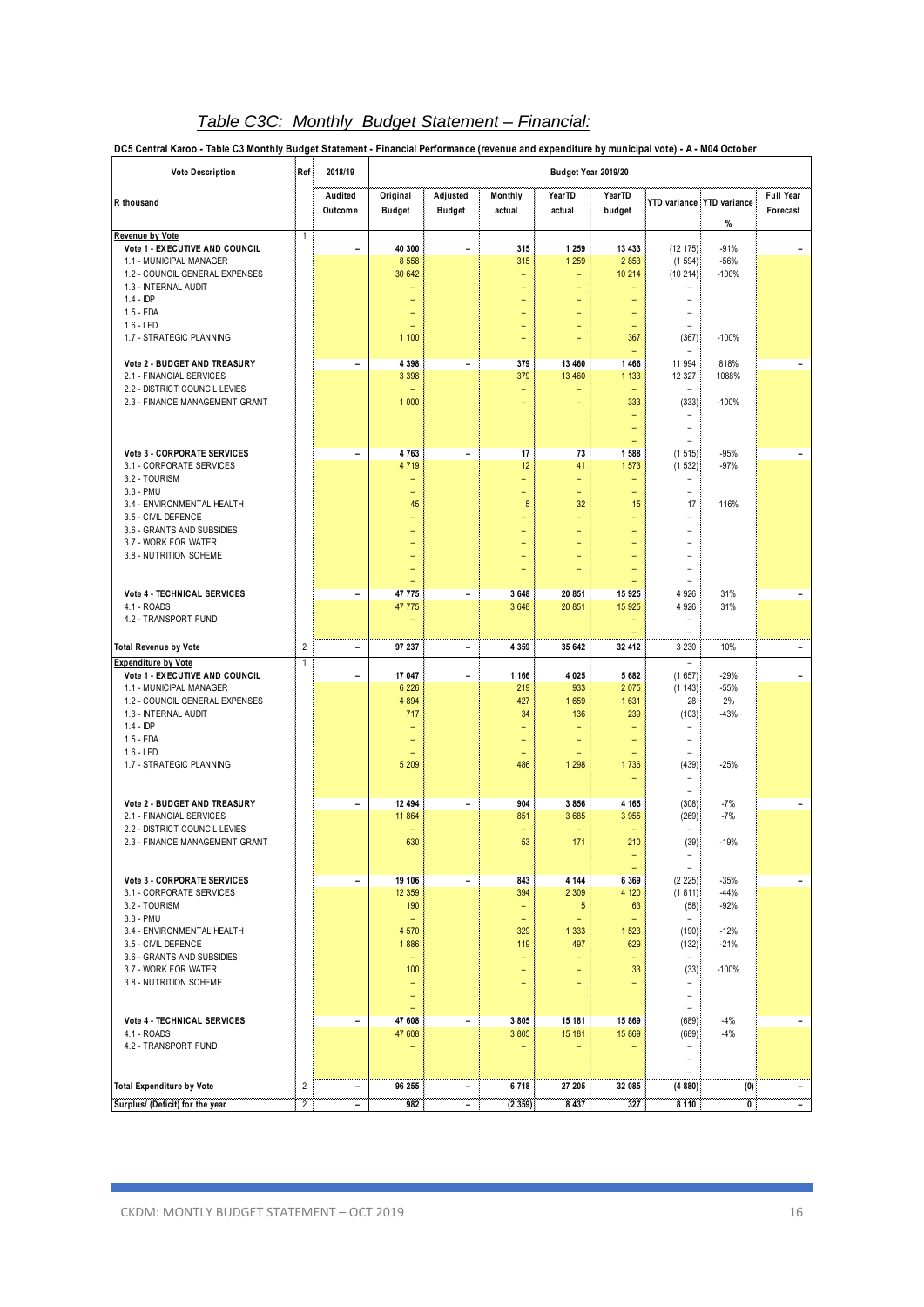# *2.4.1.4 Table C4: Monthly Budget Statement – Financial Performance (Revenue and Expenditure):*

This table reflects the operating budget and actual figures of the financial performance. The revenue is specifically set out by source due to the fact that Council approves the revenue budget by source and the expenditure budget by vote.

|                                                                              |     | <b>SA 101 12</b>         | Duuget fear zo is/zo     |                          |                |         |                          |                |               |                          |  |  |
|------------------------------------------------------------------------------|-----|--------------------------|--------------------------|--------------------------|----------------|---------|--------------------------|----------------|---------------|--------------------------|--|--|
| Description                                                                  | Ref | Audited                  | Original                 | Adjusted                 | Monthly        | YearTD  | YearTD                   | <b>YTD</b>     | <b>YTD</b>    | <b>Full Year</b>         |  |  |
|                                                                              |     | Outcome                  | <b>Budget</b>            | <b>Budget</b>            | actual         | actual  | budget                   | variance       | variance      | Forecast                 |  |  |
| R thousands                                                                  |     |                          |                          |                          |                |         |                          |                | $\%$          |                          |  |  |
| Revenue By Source                                                            |     |                          |                          |                          |                |         |                          |                |               |                          |  |  |
| Property rates                                                               |     |                          |                          |                          |                |         |                          | $\overline{a}$ |               |                          |  |  |
| Service charges - electricity revenue                                        |     |                          |                          |                          |                |         |                          | L.             |               |                          |  |  |
| Service charges - water revenue                                              |     |                          |                          |                          |                |         |                          |                |               |                          |  |  |
| Service charges - sanitation revenue                                         |     |                          |                          |                          |                |         |                          | ۳              |               |                          |  |  |
| Service charges - refuse revenue                                             |     |                          |                          |                          |                |         |                          |                |               |                          |  |  |
| Service charges - other                                                      |     |                          | ۳                        |                          | ۳              | ÷       | $\overline{\phantom{0}}$ | $\overline{a}$ |               |                          |  |  |
| Rental of facilities and equipment                                           |     |                          | 93                       |                          | $\overline{7}$ | 28      | 31                       | (3)            | $-9%$         |                          |  |  |
| Interest earned - external investments                                       |     |                          | 630                      |                          | 89             | 371     | 210                      | 161            | 76%           |                          |  |  |
| Interest earned - outstanding debtors                                        |     |                          | $\overline{\phantom{0}}$ |                          | ۳              |         |                          | $\overline{a}$ |               |                          |  |  |
| Dividends received                                                           |     |                          | L.                       |                          | Ξ              |         |                          | $\overline{a}$ |               |                          |  |  |
| Fines, penalties and forfeits                                                |     |                          | ۳                        |                          | ۳              |         |                          | $\overline{a}$ |               |                          |  |  |
| Licences and permits                                                         |     |                          |                          |                          | Ξ              |         |                          | $\overline{a}$ |               |                          |  |  |
| Agency services                                                              |     |                          | 4 3 8 0                  |                          | 315            | 1 2 5 9 | 1 4 6 0                  | (201)          | $-14%$        |                          |  |  |
| Transfers and subsidies                                                      |     |                          | 43 857                   |                          | 280            | 13 048  | 14 6 19                  | (1571)         | $-11%$<br>30% |                          |  |  |
| Other revenue                                                                |     |                          | 48 276                   |                          | 3 6 6 8        | 20 937  | 16 092                   | 4 8 4 5        |               |                          |  |  |
| Gains on disposal of PPE<br>Total Revenue (excluding capital transfers and   |     | ÷                        |                          | ۰                        |                |         |                          |                |               |                          |  |  |
|                                                                              |     |                          | 97 237                   |                          | 4 3 5 9        | 35 642  | 32 412                   | 3 2 3 0        | 10%           |                          |  |  |
| contributions)                                                               |     |                          |                          |                          |                |         |                          |                |               |                          |  |  |
| <b>Expenditure By Type</b>                                                   |     |                          |                          |                          |                |         |                          |                |               |                          |  |  |
| Employ ee related costs                                                      |     |                          | 51 840                   |                          | 3 606          | 14 757  | 17 280                   | (2523)         | $-15%$        |                          |  |  |
| Remuneration of councillors                                                  |     |                          | 3796                     |                          | 329            | 1 3 6 6 | 1 2 6 5                  | 100            | 8%            |                          |  |  |
| Debt impairment                                                              |     |                          | $\overline{\phantom{0}}$ |                          | ۳              | ۳       | Ξ                        | $\overline{a}$ |               |                          |  |  |
| Depreciation & asset impairment                                              |     |                          | 283                      |                          | ۳              |         | 94                       | (94)           | $-100%$       |                          |  |  |
| Finance charges                                                              |     |                          | $\overline{\phantom{0}}$ |                          | ۳              | ۳       | ۳                        | $\overline{a}$ |               |                          |  |  |
| Bulk purchases                                                               |     |                          | ۰                        |                          | -              | ۳       | ۳                        | ۰              |               |                          |  |  |
| Other materials                                                              |     |                          | 11 502                   |                          | $\overline{2}$ | 16      | 3 8 3 4                  | (3818)         | $-100%$       |                          |  |  |
| Contracted services                                                          |     |                          | 16 979                   |                          | 54             | 602     | 5 6 6 0                  |                | $-89%$        |                          |  |  |
|                                                                              |     |                          |                          |                          |                |         |                          | (5058)         |               |                          |  |  |
| Transfers and subsidies                                                      |     |                          | ÷                        |                          | ۳              | Ξ       | ÷,                       | ۳              |               |                          |  |  |
| Other ex penditure                                                           |     |                          | 11 855                   |                          | 2 7 2 6        | 10 4 64 | 3 9 5 2                  | 6513           | 165%          |                          |  |  |
| Loss on disposal of PPE                                                      |     |                          |                          |                          |                |         |                          |                |               |                          |  |  |
| <b>Total Expenditure</b>                                                     |     | $\overline{\phantom{0}}$ | 96 255                   | $\overline{\phantom{0}}$ | 6718           | 27 205  | 32 085                   | (4880)         | $-15%$        |                          |  |  |
| Surplus/(Deficit)<br>mansiers and subsidies - capital (inonetary anocations) |     | L.                       | 982                      | $\blacksquare$           | (2359)         | 8 4 3 7 | 327                      | 8 1 1 0        | 0             |                          |  |  |
| (National / Provincial and District)                                         |     |                          |                          |                          |                |         |                          |                |               |                          |  |  |
| (National / Provincial Departmental Agencies,                                |     |                          |                          |                          |                |         |                          |                |               |                          |  |  |
| Households, Non-profit Institutions, Private Enterprises,                    |     |                          |                          |                          |                |         |                          |                |               |                          |  |  |
| Public Corporatons, Higher Educational Institutions)                         |     |                          |                          |                          |                |         |                          | $\overline{a}$ |               |                          |  |  |
| Transfers and subsidies - capital (in-kind - all)                            |     |                          |                          |                          |                |         |                          |                |               |                          |  |  |
| Surplus/(Deficit) after capital transfers &                                  |     | Ē,                       | 982                      | $\overline{\phantom{0}}$ | (2359)         | 8 4 3 7 | 327                      |                |               |                          |  |  |
|                                                                              |     |                          |                          |                          |                |         |                          |                |               |                          |  |  |
| contributions                                                                |     |                          |                          |                          |                |         |                          |                |               |                          |  |  |
| Taxation                                                                     |     |                          |                          |                          |                |         |                          | L.             |               |                          |  |  |
| Surplus/(Deficit) after taxation                                             |     | ۰                        | 982                      | ۰                        | (2359)         | 8 4 3 7 | 327                      |                |               |                          |  |  |
| Attributable to minorities                                                   |     |                          |                          |                          |                |         |                          |                |               |                          |  |  |
| Surplus/(Deficit) attributable to municipality                               |     | $\overline{\phantom{0}}$ | 982                      | $\blacksquare$           | (2359)         | 8 4 3 7 | 327                      |                |               |                          |  |  |
| Share of surplus/ (deficit) of associate                                     |     |                          |                          |                          |                |         |                          |                |               |                          |  |  |
| Surplus/ (Deficit) for the year                                              |     | L,                       | 982                      | L.                       | (2359)         | 8 4 3 7 | 327                      |                |               | $\overline{\phantom{0}}$ |  |  |

|  |         | DC5 Central Karoo - Table C4 Monthly Budget Statement - Financial Performance (revenue and expenditure) - M04 October |
|--|---------|-----------------------------------------------------------------------------------------------------------------------|
|  | 2018/19 | <b>Budget Year 2019/20</b>                                                                                            |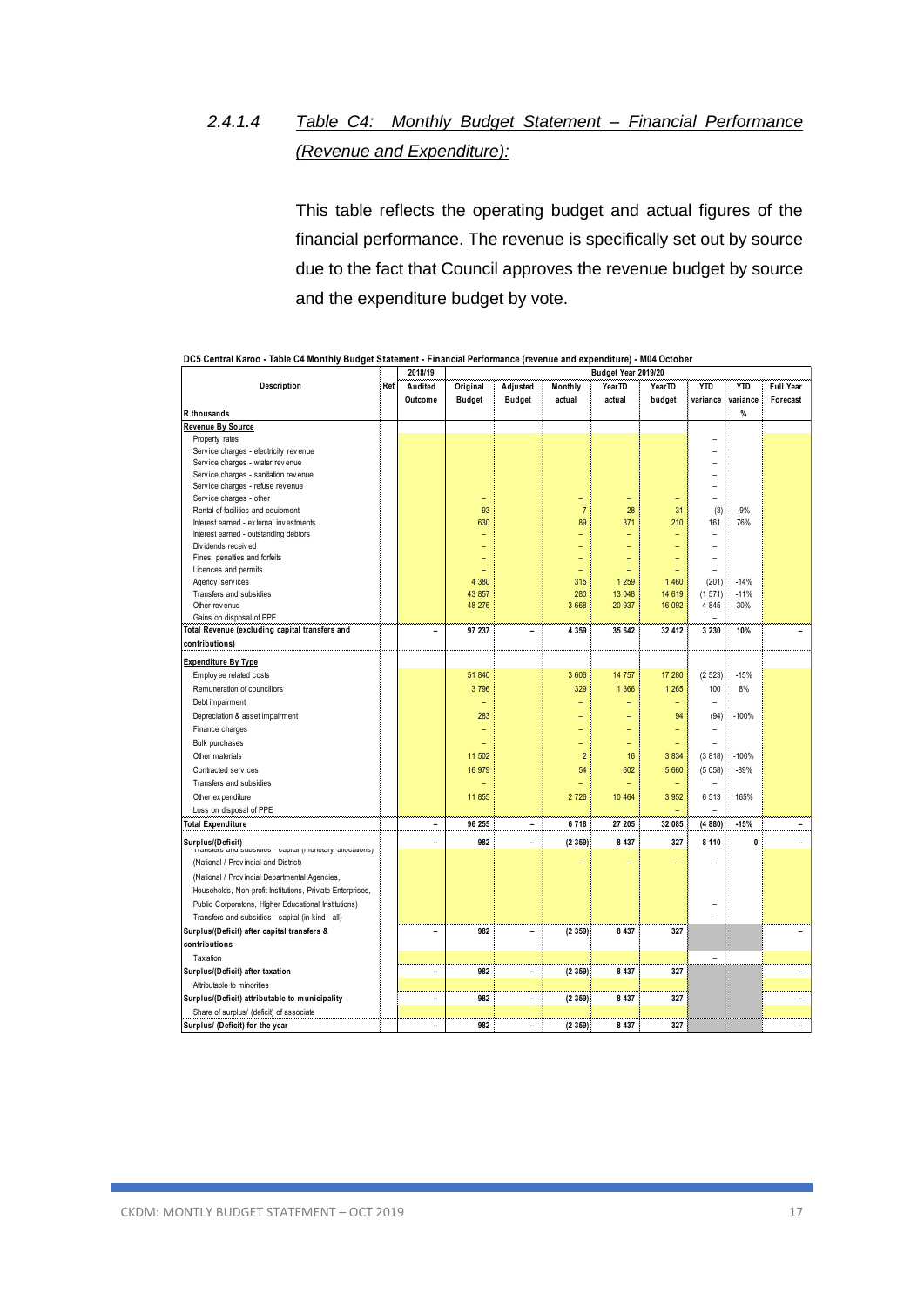# *2.4.1.5 Table C5: Monthly Budget Statement – Capital Expenditure (Municipal Vote, Standard Classification and Funding):*

|                                                            |                | 2018/19                  |                          | Budget Year 2019/20      |                          |                          |                |                          |            |                          |
|------------------------------------------------------------|----------------|--------------------------|--------------------------|--------------------------|--------------------------|--------------------------|----------------|--------------------------|------------|--------------------------|
| <b>Vote Description</b>                                    | Ref            | Audited                  | Original                 | Adjusted                 | Monthly                  | YearTD                   | YearTD         | <b>YTD</b>               | <b>YTD</b> | Full Year                |
|                                                            |                | Outcome                  | <b>Budget</b>            | <b>Budget</b>            | actual                   | actual                   | budget         | variance                 | variance   | Forecast                 |
| R thousands                                                | $\mathbf{1}$   |                          |                          |                          |                          |                          |                |                          | %          |                          |
| Multi-Year expenditure appropriation                       | $\overline{2}$ |                          |                          |                          |                          |                          |                |                          |            |                          |
| Vote 1 - EXECUTIVE AND COUNCIL                             |                | ۰                        |                          |                          | L.                       | ۳                        |                |                          |            |                          |
| Vote 2 - BUDGET AND TREASURY                               |                | L.                       |                          |                          | L.                       | L.                       |                |                          |            |                          |
| Vote 3 - CORPORATE SERVICES                                |                | ۰                        |                          |                          | L,                       | $\overline{\phantom{0}}$ |                |                          |            |                          |
| Vote 4 - TECHNICAL SERVICES                                |                | $\overline{\phantom{a}}$ | $\equiv$                 | $\equiv$                 | $\equiv$                 | ٠                        | $\equiv$       | $\equiv$                 |            |                          |
| Total Capital Multi-year expenditure                       | 4,7            | $\equiv$                 | $\overline{\phantom{0}}$ | $\equiv$                 | $\overline{a}$           | ÷                        | $\overline{a}$ | ۳                        |            |                          |
| Single Year expenditure appropriation                      | $\overline{2}$ |                          |                          |                          |                          |                          |                |                          |            |                          |
| Vote 1 - EXECUTIVE AND COUNCIL                             |                | $\overline{\phantom{0}}$ | 132                      | 98                       | L,                       | L.                       | 44             | (44)                     | $-100%$    |                          |
| Vote 2 - BUDGET AND TREASURY                               |                | ÷,                       | 60                       | 140                      | L,                       | $\overline{\phantom{0}}$ | 20             | (20)                     | $-100%$    |                          |
| Vote 3 - CORPORATE SERVICES                                |                | $\overline{\phantom{a}}$ | 552                      | 709                      | (1)                      | 3                        | 184            | (181)                    | $-98%$     |                          |
| Vote 4 - TECHNICAL SERVICES                                |                | $\equiv$                 | $\equiv$                 | 100                      | $\overline{\phantom{a}}$ | ÷                        | $\rightarrow$  | $\overline{\phantom{a}}$ |            | $\rightarrow$            |
| Total Capital single-year expenditure                      | $\overline{4}$ | $\overline{\phantom{a}}$ | 744                      | 1 0 4 7                  | (1)                      | 3                        | 248            | (245)                    | -99%       | $\overline{\phantom{a}}$ |
| <b>Total Capital Expenditure</b>                           |                | $\blacksquare$           | 744                      | 1 0 4 7                  | (1)                      | 3                        | 248            | (245)                    | -99%       | $\blacksquare$           |
| Capital Expenditure - Functional Classification            |                |                          |                          |                          |                          |                          |                |                          |            |                          |
| Governance and administration                              |                | ÷                        | 195                      |                          | (1)                      | 1                        | 65             | (64)                     | $-99%$     |                          |
| Executive and council                                      |                |                          | 31                       |                          | L,                       | Ξ                        | 10             | (10)                     | $-100%$    |                          |
| Finance and administration                                 |                |                          | 164                      |                          | (1)                      | $\mathbf{1}$             | 55             | (54)                     | $-99%$     |                          |
| Internal audit                                             |                |                          | ۳                        |                          | Ξ                        | ÷                        | ۳              | ÷                        |            |                          |
| Community and public safety                                |                |                          | 449                      | $\overline{\phantom{0}}$ | ۳                        | 3                        | 150            | (147)                    | $-98%$     |                          |
| Community and social services                              |                |                          |                          |                          | ۳                        | L,                       |                | ۰                        |            |                          |
| Sport and recreation                                       |                |                          | ÷                        |                          |                          | ÷                        | ۳              | ÷                        |            |                          |
| Public safety                                              |                |                          | 406                      |                          |                          | L,                       | 135            | (135)                    | $-100%$    |                          |
| Housing                                                    |                |                          | ÷                        |                          |                          | L,                       | ÷,             | ÷                        |            |                          |
| Health                                                     |                |                          | 43                       |                          | ÷                        | 3                        | 14             | (12)                     | $-82%$     |                          |
| Economic and environmental services                        |                |                          | 101                      | $\overline{a}$           | $\overline{a}$           | ۳                        | 34             | (34)                     | $-100%$    |                          |
| Planning and dev elopment                                  |                |                          | 101                      |                          | ۳                        | ÷                        | 34             | (34)                     | $-100%$    |                          |
| Road transport                                             |                |                          |                          |                          |                          | ÷                        |                | ÷                        |            |                          |
| Environmental protection                                   |                |                          |                          |                          |                          | ÷                        |                | ۳                        |            |                          |
| <b>Trading services</b>                                    |                | ÷                        | $\equiv$                 | L.                       | L.                       | L.                       | L.             |                          |            |                          |
| Energy sources                                             |                |                          |                          |                          |                          |                          |                |                          |            |                          |
| Water management                                           |                |                          |                          |                          |                          |                          |                |                          |            |                          |
| Waste water management                                     |                |                          |                          |                          |                          |                          |                |                          |            |                          |
| Waste management                                           |                |                          |                          |                          |                          |                          |                |                          |            |                          |
| Other                                                      |                |                          |                          |                          |                          |                          |                | ۳                        |            |                          |
| Total Capital Expenditure - Functional Classification      | $\mathbf{3}$   | $\overline{\phantom{0}}$ | 744                      | $\blacksquare$           | (1)                      | 3                        | 248            | (245)                    | -99%       | $\blacksquare$           |
| Funded by:                                                 |                |                          |                          |                          |                          |                          |                |                          |            |                          |
| National Government                                        |                |                          |                          |                          |                          |                          |                |                          |            |                          |
| Provincial Government                                      |                |                          |                          |                          |                          |                          |                | ÷                        |            |                          |
| District Municipality                                      |                |                          |                          |                          |                          | ۳                        |                | $\overline{\phantom{0}}$ |            |                          |
| Other transfers and grants                                 |                |                          | ÷                        |                          | Ξ                        | L,                       | ۳              | ÷                        |            |                          |
| Transfers recognised - capital                             |                | $\overline{\phantom{0}}$ | $\overline{a}$           | $\overline{a}$           | $\overline{\phantom{0}}$ | $\overline{\phantom{0}}$ | $\overline{a}$ | ÷                        |            |                          |
| Public contributions & donations                           | 5              |                          | ۳                        |                          | ÷                        | ۳                        |                | L.                       |            |                          |
| <b>Borrowing</b>                                           | 6              |                          | L.                       |                          | Ξ                        | ۳                        | Ξ              | $\overline{\phantom{0}}$ |            |                          |
|                                                            |                |                          | 744                      |                          | (1)                      | 3                        | 248            | (245)                    | $-99%$     |                          |
| Internally generated funds<br><b>Total Capital Funding</b> |                | ۰                        | 744                      | $\overline{\phantom{0}}$ | (1)                      | 3                        | 248            | (245)                    | -99%       | $\blacksquare$           |
|                                                            |                |                          |                          |                          |                          |                          |                |                          |            |                          |

### **DC5 Central Karoo - Table C5 Monthly Budget Statement - Capital Expenditure (municipal vote, functional classification and funding) - M04 October**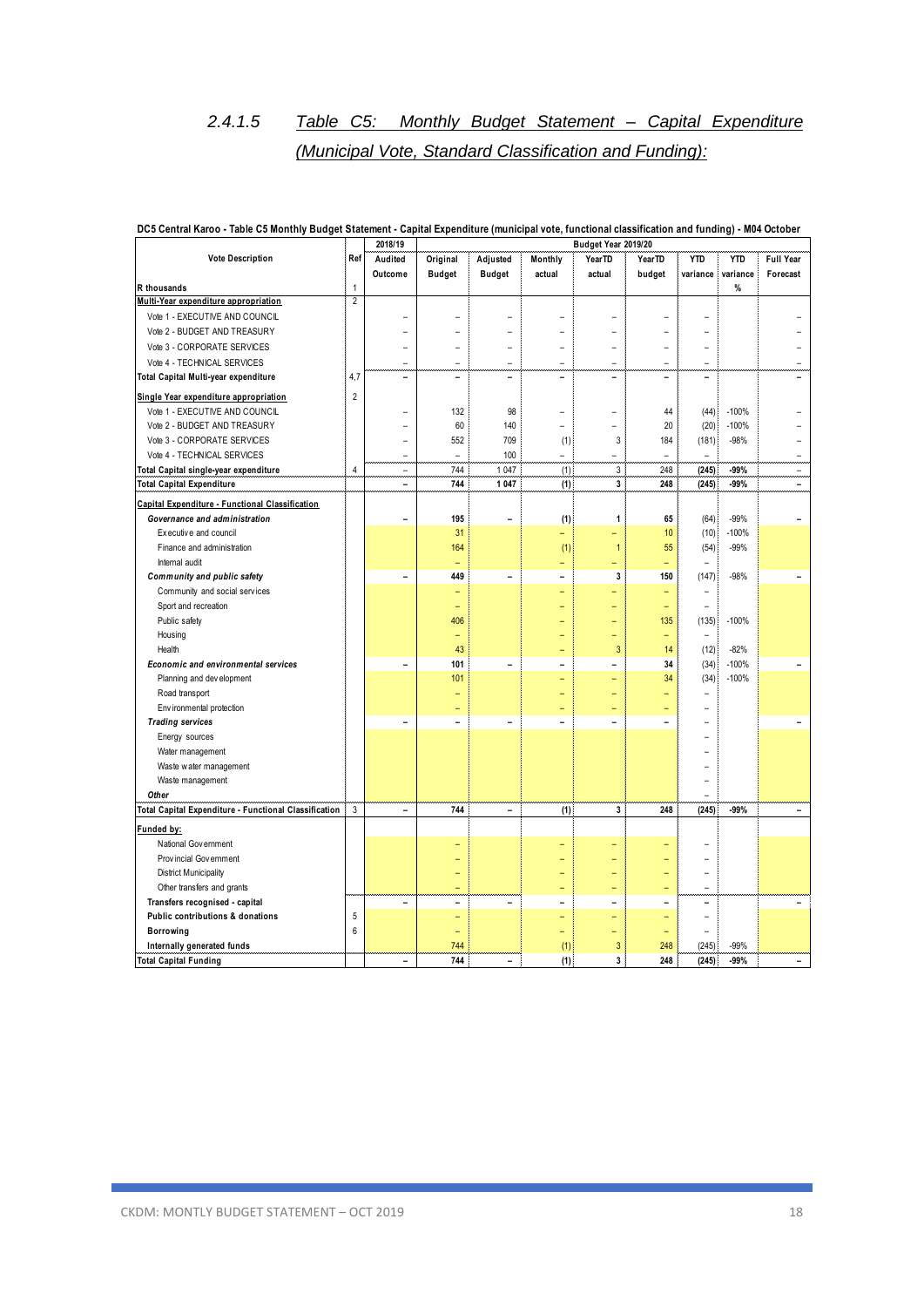### *2.4.1.6 Table C6: Monthly Budget Statement – Financial Position:*

|                                           |                | 2018/19                      |               | Budget Year 2019/20      |         |                  |
|-------------------------------------------|----------------|------------------------------|---------------|--------------------------|---------|------------------|
| Description                               | Ref            | Audited                      | Original      | Adjusted                 | YearTD  | <b>Full Year</b> |
|                                           |                | Outcome                      | <b>Budget</b> | <b>Budget</b>            | actual  | Forecast         |
| R thousands                               | 1              |                              |               |                          |         |                  |
| <b>ASSETS</b>                             |                |                              |               |                          |         |                  |
| <b>Current assets</b>                     |                |                              |               |                          |         |                  |
| Cash                                      |                |                              | 4 140         |                          | 2 7 5 4 | 4 140            |
| Call investment deposits                  |                |                              |               |                          | 14 704  |                  |
| Consumer debtors                          |                |                              | 3 2 7 5       |                          |         | 3 2 7 5          |
| Other debtors                             |                |                              | 1 3 1 5       |                          | 7 101   | 1 3 1 5          |
| Current portion of long-term receiv ables |                |                              |               |                          |         |                  |
| Inv entory                                |                |                              | 713           |                          | 642     | 713              |
| <b>Total current assets</b>               |                |                              | 9 4 4 3       |                          | 25 201  | 9 4 4 3          |
| Non current assets                        |                |                              |               |                          |         |                  |
| Long-term receiv ables                    |                |                              | 10 0 20       |                          | 9 4 0 1 | 10 0 20          |
| Investments                               |                |                              |               |                          |         |                  |
| Inv estment property                      |                |                              |               |                          |         |                  |
| Investments in Associate                  |                |                              |               |                          |         |                  |
| Property, plant and equipment             |                |                              | 9 1 4 9       |                          | 8 4 8 0 | 9 1 4 9          |
| Agricultural                              |                |                              |               |                          |         |                  |
| Biological                                |                |                              |               |                          |         |                  |
| Intangible                                |                |                              | 93            |                          | 111     | 93               |
| Other non-current assets                  |                |                              |               |                          |         |                  |
| Total non current assets                  |                | -                            | 19 261        | -                        | 17 992  | 19 261           |
| TOTAL ASSETS                              |                |                              | 28 704        | $\overline{\phantom{0}}$ | 43 193  | 28 704           |
| <b>LIABILITIES</b>                        |                |                              |               |                          |         |                  |
| <b>Current liabilities</b>                |                |                              |               |                          |         |                  |
| Bank ov erdraft                           |                |                              |               |                          |         |                  |
| Borrow ing                                |                |                              | 39            |                          | 70      | 39               |
| Consumer deposits                         |                |                              |               |                          |         |                  |
| Trade and other pay ables                 |                |                              | 8 1 7 9       |                          | 8 4 9 3 | 8 1 7 9          |
| Prov isions                               |                |                              |               |                          | 4 576   |                  |
| <b>Total current liabilities</b>          |                |                              | 8 2 1 8       |                          | 13 139  | 8 2 1 8          |
| Non current liabilities                   |                |                              |               |                          |         |                  |
| Borrow ing                                |                |                              | 90            |                          | 21      | 90               |
| Prov isions                               |                |                              | 18 001        |                          | 15 254  | 18 001           |
| Total non current liabilities             |                |                              | 18 091        | $\overline{\phantom{0}}$ | 15 274  | 18 091           |
| TOTAL LIABILITIES                         |                | $\qquad \qquad \blacksquare$ | 26 309        | -                        | 28 413  | 26 309           |
|                                           |                |                              |               |                          |         |                  |
| <b>NET ASSETS</b>                         | $\overline{2}$ |                              | 2 3 9 6       | -                        | 14 780  | 2 3 9 6          |
| <b>COMMUNITY WEALTH/EQUITY</b>            |                |                              |               |                          |         |                  |
| Accumulated Surplus/(Deficit)             |                |                              | 2 3 9 6       |                          | 14 780  | 2 3 9 6          |
| <b>Reserves</b>                           |                | $\overline{\phantom{0}}$     |               |                          |         |                  |
| TOTAL COMMUNITY WEALTH/EQUITY             | $\overline{2}$ | $\overline{a}$               | 2 3 9 6       | -                        | 14 780  | 2 3 9 6          |

### **DC5 Central Karoo - Table C6 Monthly Budget Statement - Financial Position - M04 October**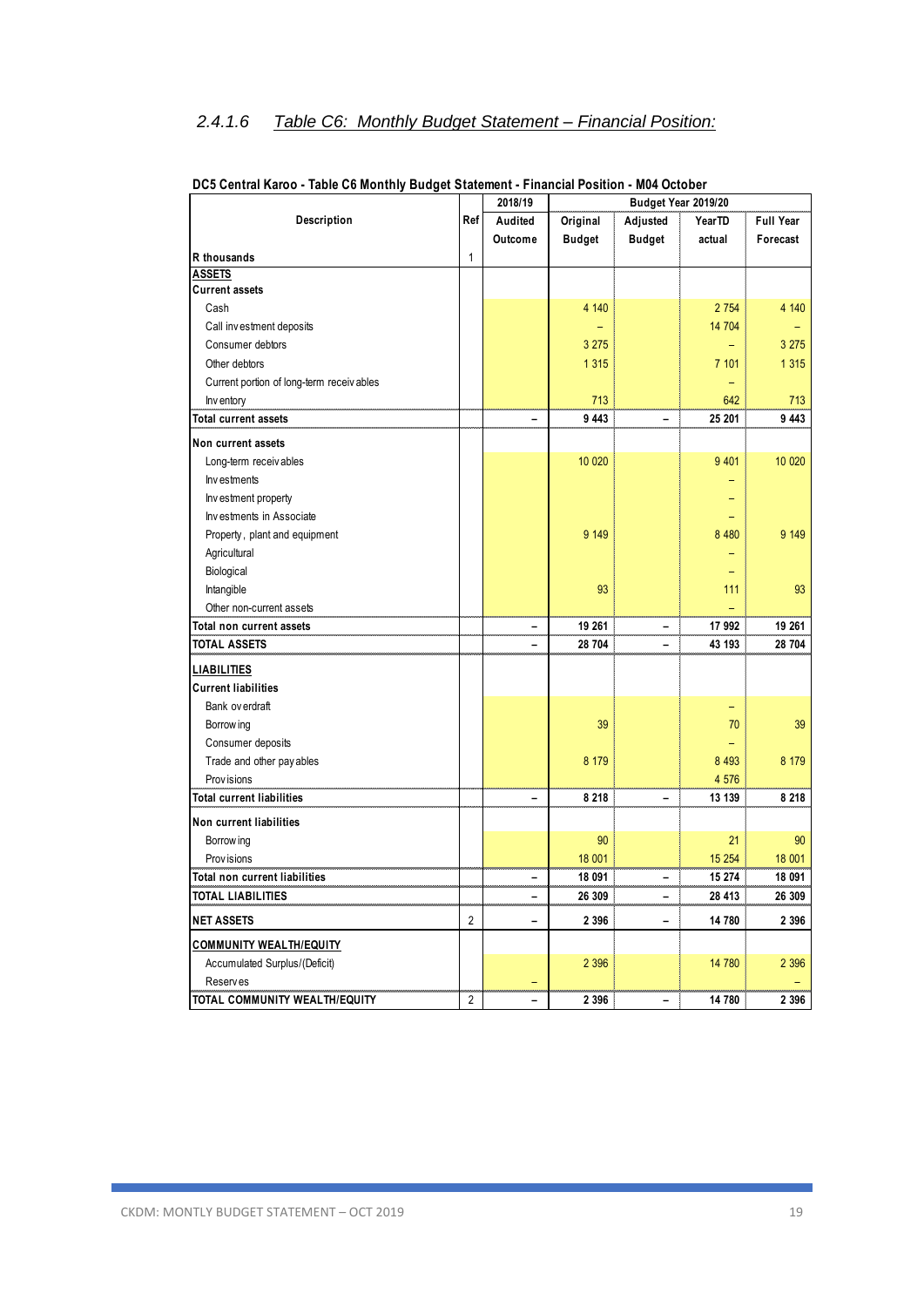|                                                   |              | 2018/19                  | <b>Budget Year</b>       |                          |         |          |                          |                   |            |                          |
|---------------------------------------------------|--------------|--------------------------|--------------------------|--------------------------|---------|----------|--------------------------|-------------------|------------|--------------------------|
| Description                                       | Ref          | Audited                  | Original                 | Adjusted                 | Monthly | YearTD   | YearTD                   | <b>YTD</b>        | <b>YTD</b> | <b>Full Year</b>         |
|                                                   |              | Outcome                  | <b>Budget</b>            | <b>Budget</b>            | actual  | actual   | budget                   | variance          | variance   | Forecast                 |
| R thousands                                       | $\mathbf{1}$ |                          |                          |                          |         |          |                          |                   | %          |                          |
| <b>CASH FLOW FROM OPERATING ACTIVITIES</b>        |              |                          |                          |                          |         |          |                          |                   |            |                          |
| Receipts                                          |              |                          |                          |                          |         |          |                          |                   |            |                          |
| Property rates                                    |              |                          | -                        |                          |         |          |                          |                   |            |                          |
| Service charges                                   |              |                          | $\overline{\phantom{0}}$ |                          |         |          |                          | $\equiv$          |            |                          |
| Other revenue                                     |              |                          | 52 790                   |                          | 3 9 9 0 | 22 2 2 4 | 17 597                   | 4 6 27            | 26%        |                          |
| Government - operating                            |              |                          | 43 717                   |                          | 280     | 13 048   | 14 572                   | (1524)            | $-10%$     |                          |
| Government - capital                              |              |                          | $\qquad \qquad -$        |                          | -       | -        | $\qquad \qquad -$        | $\qquad \qquad -$ |            |                          |
| Interest                                          |              |                          | 600                      |                          | 89      | 393      | 200                      | 193               | 96%        |                          |
| Div idends                                        |              |                          | $\equiv$                 |                          | ÷       | ÷        | $\overline{\phantom{0}}$ | $\equiv$          |            |                          |
| Payments                                          |              |                          |                          |                          |         |          |                          |                   |            |                          |
| Suppliers and employees                           |              |                          | (95 776)                 |                          | (6718)  | (24 258) | (31925)                  | (7667)            | 24%        |                          |
| Finance charges                                   |              |                          | -                        |                          |         |          |                          |                   |            |                          |
| Transfers and Grants                              |              |                          |                          |                          |         |          |                          |                   |            |                          |
| <b>NET CASH FROM/(USED) OPERATING ACTIVITIES</b>  |              | $\overline{\phantom{0}}$ | 1 3 3 0                  | Ξ.                       | (2359)  | 11 406   | 443                      | (10963)           | $-2472%$   |                          |
| <b>CASH FLOWS FROM INVESTING ACTIVITIES</b>       |              |                          |                          |                          |         |          |                          |                   |            |                          |
| Receipts                                          |              |                          |                          |                          |         |          |                          |                   |            |                          |
| Proceeds on disposal of PPE                       |              |                          | ۳                        |                          |         |          |                          |                   |            |                          |
| Decrease (Increase) in non-current debtors        |              |                          | ۳                        |                          |         |          |                          |                   |            |                          |
| Decrease (increase) other non-current receivables |              |                          | ۳                        |                          |         | (1044)   |                          | (1044)            | #DIV/0!    |                          |
| Decrease (increase) in non-current investments    |              |                          | ٠                        |                          |         |          | -                        |                   |            |                          |
| Payments                                          |              |                          |                          |                          |         |          |                          |                   |            |                          |
| Capital assets                                    |              |                          | (784)                    |                          | (1)     | (3)      | (261)                    | (258)             | 99%        |                          |
| NET CASH FROM/(USED) INVESTING ACTIVITIES         |              | $\overline{a}$           | (784)                    | $\overline{a}$           | (1)     | (1047)   | (261)                    | 785               | $-301%$    | $\overline{\phantom{0}}$ |
| <b>CASH FLOWS FROM FINANCING ACTIVITIES</b>       |              |                          |                          |                          |         |          |                          |                   |            |                          |
| <b>Receipts</b>                                   |              |                          |                          |                          |         |          |                          |                   |            |                          |
| Short term loans                                  |              |                          | ٠                        |                          |         |          |                          |                   |            |                          |
| Borrow ing long term/refinancing                  |              |                          | ۰                        |                          |         |          |                          |                   |            |                          |
| Increase (decrease) in consumer deposits          |              |                          | $\qquad \qquad -$        |                          |         |          |                          |                   |            |                          |
| Payments                                          |              |                          |                          |                          |         |          |                          |                   |            |                          |
| Repay ment of borrowing                           |              |                          | (11)                     |                          |         | -        | (4)                      | (4)               | 100%       |                          |
| <b>NET CASH FROM/(USED) FINANCING ACTIVITIES</b>  |              | $\overline{\phantom{0}}$ | (11)                     | $\overline{\phantom{0}}$ | -       | -        | (4)                      | (4)               | 100%       | $\qquad \qquad -$        |
| NET INCREASE/ (DECREASE) IN CASH HELD             |              | $\qquad \qquad -$        | 535                      | $\overline{\phantom{0}}$ | (2361)  | 10 359   | 178                      |                   |            | -                        |
| Cash/cash equivalents at beginning:               |              |                          | 3 6 0 5                  |                          |         | 7 0 9 9  | 3 605                    |                   |            | 7 0 9 9                  |
| Cash/cash equivalents at month/y ear end:         |              | $\rightarrow$            | 4 140                    | $\equiv$                 |         | 17 458   | 3 7 8 4                  |                   |            | 7 0 9 9                  |
|                                                   |              |                          |                          |                          |         |          |                          |                   |            |                          |

### **DC5 Central Karoo - Table C7 Monthly Budget Statement - Cash Flow - M04 October**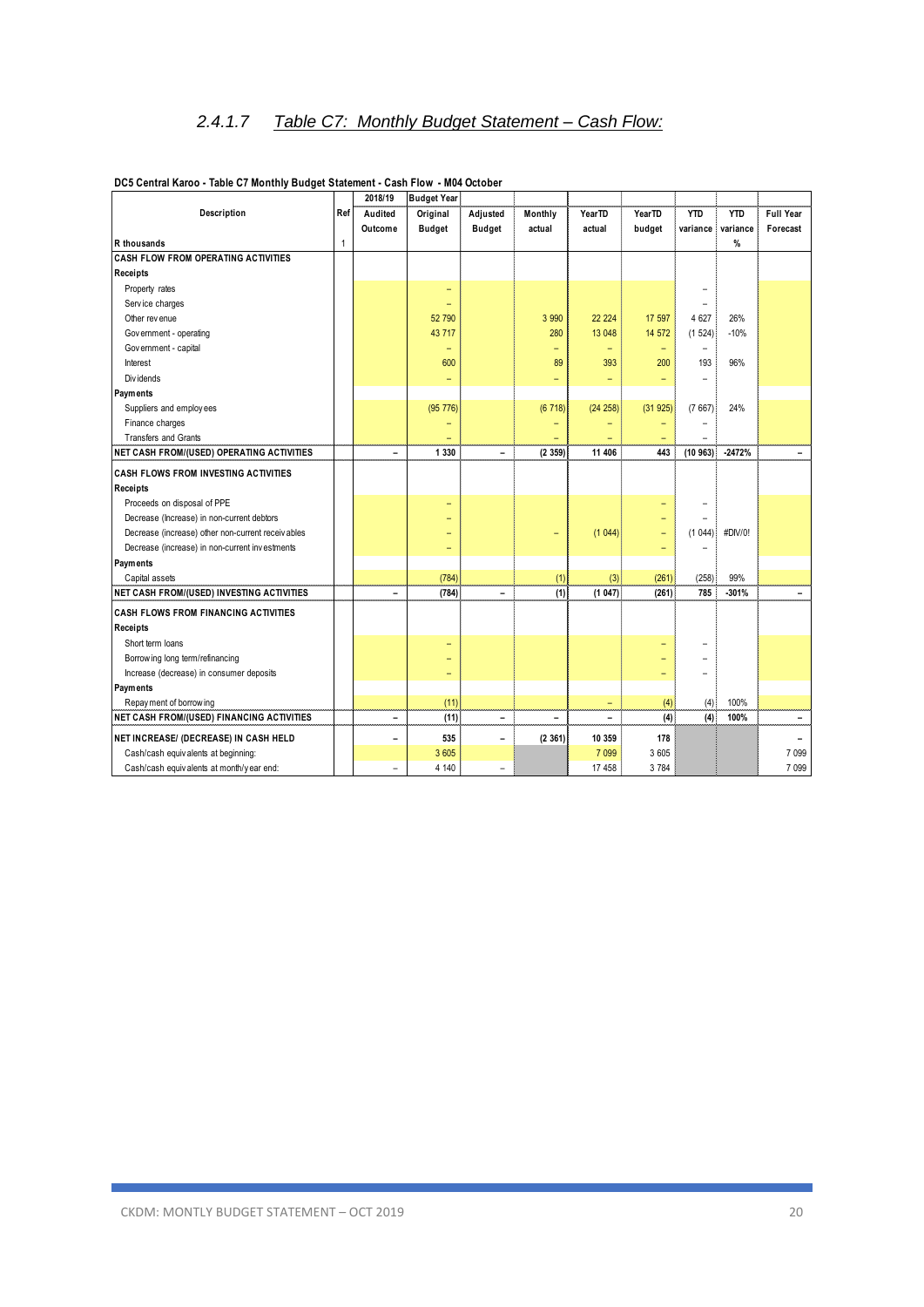## **3. PART 2 – SUPPORTING DOCUMENTATION**

### *3.1 SECTION 5 – DEBTORS ANALYSIS:*

### *3.1.1 Supporting Table SC3:*

| DC5 Central Karoo - Supporting Table SC3 Monthly Budget Statement - aged debtors - M04 October |                   |           |                |         |                          |   |                          |                                                                                  |                |                          |                          |                                                                            |                                                          |
|------------------------------------------------------------------------------------------------|-------------------|-----------|----------------|---------|--------------------------|---|--------------------------|----------------------------------------------------------------------------------|----------------|--------------------------|--------------------------|----------------------------------------------------------------------------|----------------------------------------------------------|
| Description                                                                                    |                   |           |                |         |                          |   |                          | Budget Year 2019/20                                                              |                |                          |                          |                                                                            |                                                          |
| R thousands                                                                                    | <b>NT</b><br>Code | 0-30 Days |                |         |                          |   |                          | 31-60 Days   61-90 Days   91-120 Days   121-150 Dys   151-180 Dys   181 Dys-1 Yr | Over 1Yr Total |                          | Total<br>over 90<br>days | <b>Actual Bad</b><br><b>Debts Written</b><br>Off against<br><b>Debtors</b> | Impairment -<br>Bad Debts i.t.o<br><b>Council Policy</b> |
| Debtors Age Analysis By Income Source                                                          |                   |           |                |         |                          |   |                          |                                                                                  |                |                          |                          |                                                                            |                                                          |
| Trade and Other Receivables from Exchange Transactions - Water                                 | 1200              |           |                |         |                          |   |                          |                                                                                  |                | $\overline{\phantom{a}}$ |                          |                                                                            |                                                          |
| Trade and Other Receivables from Exchange Transactions - Electricity                           | 1300              |           |                |         |                          |   |                          |                                                                                  |                | $\overline{\phantom{a}}$ |                          |                                                                            |                                                          |
| Receivables from Non-exchange Transactions - Property Rates                                    | 1400              |           |                |         |                          |   |                          |                                                                                  |                |                          |                          |                                                                            |                                                          |
| Receiv ables from Exchange Transactions - Waste Water Management                               | 1500              |           |                |         |                          |   |                          |                                                                                  |                |                          |                          |                                                                            |                                                          |
| Receiv ables from Exchange Transactions - Waste Management                                     | 1600              |           |                |         |                          |   |                          |                                                                                  |                |                          |                          |                                                                            |                                                          |
| Receiv ables from Exchange Transactions - Property Rental Debtors                              | 1700              |           |                |         |                          |   |                          |                                                                                  |                | $\overline{\phantom{a}}$ |                          |                                                                            |                                                          |
| Interest on Arrear Debtor Accounts                                                             | 1810              |           |                |         |                          |   |                          |                                                                                  |                |                          |                          |                                                                            |                                                          |
| Recoverable unauthorised, irregular, fruitless and wasteful expenditure                        | 1820              |           |                |         |                          |   |                          |                                                                                  |                |                          | $\overline{\phantom{a}}$ |                                                                            |                                                          |
| Other                                                                                          | 1900              | (77)      | 3              | 1 3 1 5 | $\overline{\phantom{0}}$ |   |                          | -                                                                                | (1)            | 1 240                    | (1)                      |                                                                            |                                                          |
| <b>Total By Income Source</b>                                                                  | 2000              | (77)      | 3              | 1 3 1 5 | -                        | ۰ | $\overline{\phantom{0}}$ | ٠                                                                                | (1)            | 1 2 4 0                  | (1)                      | $\overline{\phantom{0}}$                                                   | -                                                        |
| 2018/19 - totals only                                                                          |                   |           |                |         |                          |   |                          |                                                                                  |                | $\overline{\phantom{a}}$ | ۰                        |                                                                            |                                                          |
| Debtors Age Analysis By Customer Group                                                         |                   |           |                |         |                          |   |                          |                                                                                  |                |                          |                          |                                                                            |                                                          |
| Organs of State                                                                                | 2200              |           |                |         |                          |   |                          |                                                                                  |                | $\overline{\phantom{a}}$ |                          |                                                                            |                                                          |
| Commercial                                                                                     | 2300              |           |                |         |                          |   |                          |                                                                                  |                | $\overline{\phantom{a}}$ |                          |                                                                            |                                                          |
| Households                                                                                     | 2400              |           |                |         |                          |   |                          |                                                                                  |                | $\overline{\phantom{a}}$ | $\overline{\phantom{a}}$ |                                                                            |                                                          |
| Other                                                                                          | 2500              | (77)      | 3 <sup>1</sup> | 1 3 1 5 | $\overline{\phantom{0}}$ |   |                          | -                                                                                | (1)            | 1 240                    | (1)                      |                                                                            |                                                          |
| <b>Total By Customer Group</b>                                                                 | 2600              | (77)      | 3              | 1 3 1 5 | ٠                        | ٠ | ٠                        | -                                                                                | (1)            | 1 240                    | (1)                      | -                                                                          | -                                                        |

Table SC3 is the only debtors report required by the MBRR.

### *3.1.2 Supporting Table SC4:*

| DC5 Central Karoo - Supporting Table SC4 Monthly Budget Statement - aged creditors - M04 October |  |  |  |
|--------------------------------------------------------------------------------------------------|--|--|--|

| DC5 Central Karoo - Supporting Table SC4 Monthly Budget Statement - aged creditors - M04 October |           |         |         |                          |          | Budget Year 2019/20 |          |            |                          |                          | Prior year       |
|--------------------------------------------------------------------------------------------------|-----------|---------|---------|--------------------------|----------|---------------------|----------|------------|--------------------------|--------------------------|------------------|
| <b>Description</b>                                                                               | <b>NT</b> | 0 -     | $31 -$  | $61 -$                   | $91 -$   | $121 -$             | $151 -$  | 181 Days - | Over 1                   | Total                    | totals for chart |
| R thousands                                                                                      | Code      | 30 Days | 60 Days | 90 Days                  | 120 Days | 150 Days            | 180 Days | 1 Year     | Year                     |                          | (same period)    |
| <b>Creditors Age Analysis By Customer Type</b>                                                   |           |         |         |                          |          |                     |          |            |                          |                          |                  |
| <b>Bulk Electricity</b>                                                                          | 0100      |         |         |                          |          |                     |          |            |                          | $\overline{\phantom{0}}$ |                  |
| <b>Bulk Water</b>                                                                                | 0200      |         |         |                          |          |                     |          |            |                          | $\overline{\phantom{0}}$ |                  |
| <b>PAYE</b> deductions                                                                           | 0300      |         |         |                          |          |                     |          |            |                          | $\overline{\phantom{0}}$ |                  |
| VAT (output less input)                                                                          | 0400      |         |         |                          |          |                     |          |            |                          |                          |                  |
| Pensions / Retirement deductions                                                                 | 0500      |         |         |                          |          |                     |          |            |                          |                          |                  |
| Loan repay ments                                                                                 | 0600      |         |         |                          |          |                     |          |            |                          | $\overline{\phantom{0}}$ |                  |
| <b>Trade Creditors</b>                                                                           | 0700      | 273     | 224     | $\overline{\phantom{0}}$ | 3        | 560                 | -        |            |                          | 1 0 6 0                  |                  |
| <b>Auditor General</b>                                                                           | 0800      |         |         |                          |          |                     |          |            |                          | $\overline{\phantom{0}}$ |                  |
| Other                                                                                            | 0900      |         |         |                          |          |                     |          |            |                          |                          |                  |
| <b>Total By Customer Type</b>                                                                    | 1000      | 273     | 224     |                          | 3        | 560                 |          |            | $\overline{\phantom{0}}$ | 1 0 6 0                  |                  |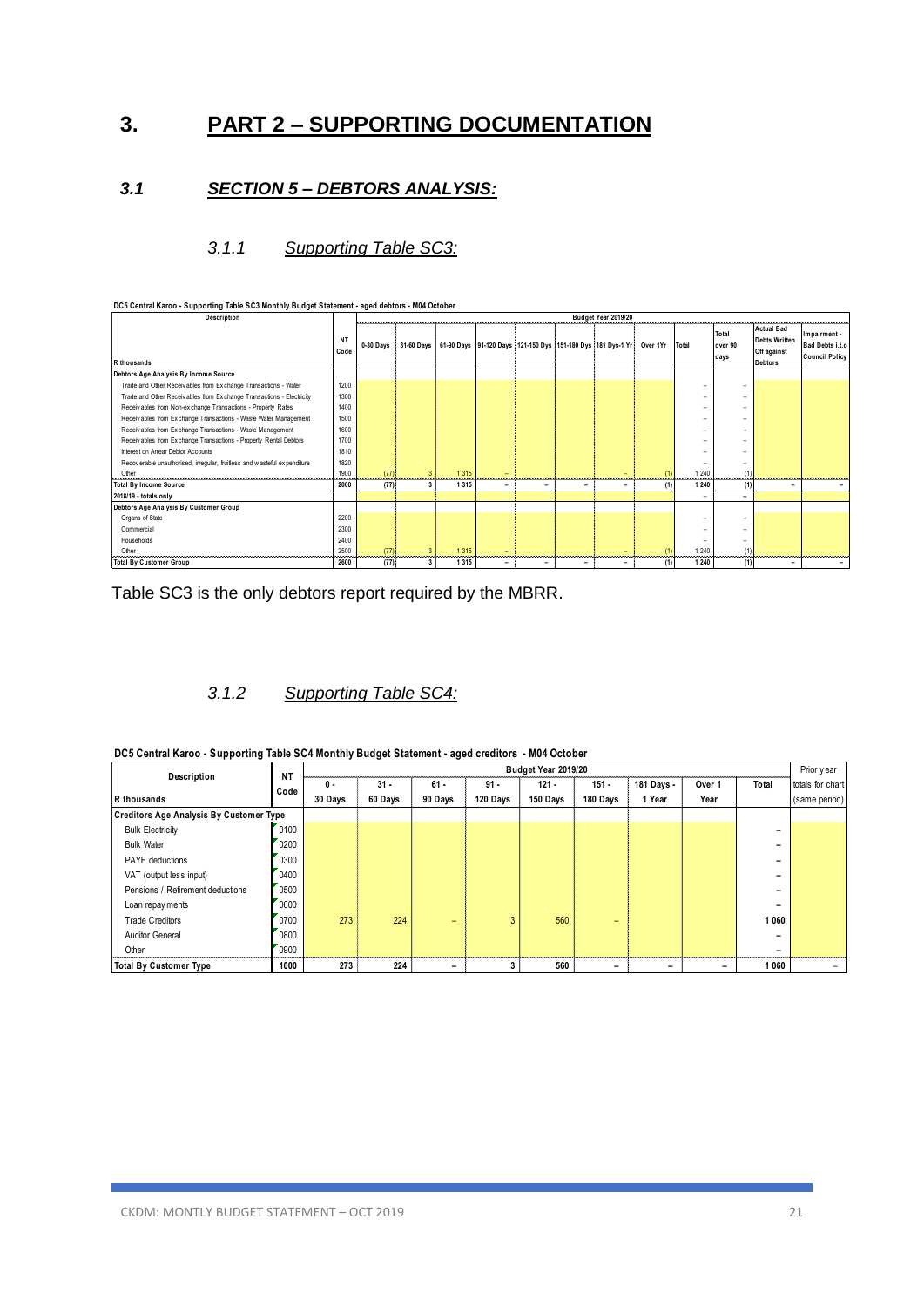### *3.2 SECTION 6 – GRANT RECEIPTS:*

### *3.2.1 Supporting Table SC6 – Grant Receipts:*

|                                              |     | 2018/19                  | <b>Budget Year</b>       |                |                   |                          |          |                          |                 |                  |
|----------------------------------------------|-----|--------------------------|--------------------------|----------------|-------------------|--------------------------|----------|--------------------------|-----------------|------------------|
| Description                                  | Ref | Audited                  | Original                 | Adjusted       | Monthly           | <b>YearTD</b>            | YearTD   | <b>YTD</b>               | <b>YTD</b>      | <b>Full Year</b> |
|                                              |     | Outcome                  | <b>Budget</b>            | <b>Budget</b>  | actual            | actual                   | budget   | variance                 | variance        | Forecast         |
| R thousands                                  |     |                          |                          |                |                   |                          |          |                          | %               |                  |
| <b>RECEIPTS:</b>                             | 1,2 |                          |                          |                |                   |                          |          |                          |                 |                  |
| <b>Operating Transfers and Grants</b>        |     |                          |                          |                |                   |                          |          |                          |                 |                  |
| <b>National Government:</b>                  |     | $\overline{\phantom{a}}$ | 34 908                   | $\blacksquare$ | $\blacksquare$    | 15 502                   | 11 636   | 3 3 0 2                  | 28,4%           |                  |
| Local Gov ernment Equitable Share            |     |                          | 30 642                   |                | ٠                 | 12 768                   | 10 214   | 2 5 5 4                  | 25,0%           |                  |
| FMG - Internship Training                    |     |                          | 1 0 0 0                  |                |                   | 1 0 0 0                  | 333      |                          |                 |                  |
| <b>EPWP</b> Incentive                        |     |                          | 1 2 3 1                  |                | Ξ                 | 308                      | 410      |                          |                 |                  |
| <b>Rural Asset Management Grant</b>          |     |                          | 2 0 3 5                  |                |                   | 1 4 2 6                  | 678      | 748                      | 110,2%          |                  |
| <b>Provincial Government:</b>                |     | $\overline{a}$           | 1759                     | $\blacksquare$ | 280               | 280                      | 586      | (367)                    | $-62,5%$        |                  |
| <b>WK FMG KAPASITEIT AFS</b>                 |     |                          |                          |                | $\qquad \qquad -$ | $\qquad \qquad -$        | ۳        | ÷                        |                 |                  |
| <b>Disaster Management</b>                   |     |                          | $\equiv$                 |                | ÷                 | $\qquad \qquad -$        | $\equiv$ |                          |                 |                  |
| WP Financial Management Support Grant        |     |                          | 280                      |                | 280               | 280                      | 93       |                          |                 |                  |
| <b>WC - FMG CAPACITY</b>                     |     |                          | 379                      |                |                   | ۳                        | 126      |                          |                 |                  |
| WK FMG ERM SYSTEM                            |     |                          |                          |                |                   | Ξ                        |          |                          |                 |                  |
| <b>WK FMG PDO COMPLIANCE</b>                 |     |                          |                          |                |                   |                          |          |                          |                 |                  |
| WK FMG ERM SYSTEM ROLL-FORWARD               |     |                          |                          |                |                   |                          |          |                          |                 |                  |
| WK FMG CAPACITY AUDIT ASSISTANCE             |     |                          |                          |                |                   |                          |          |                          |                 |                  |
| WK FMG CAPACITY IA SYSTEM                    |     |                          |                          |                |                   |                          |          |                          |                 |                  |
| <b>WOSA</b>                                  |     |                          | 1 100                    |                |                   |                          | 367      |                          | $(367)$ -100,0% |                  |
| LG GEGRADUEERDE INTERNSKAP                   | 4   |                          | ۳                        |                | ۳                 | $\overline{a}$           | ÷        | ÷,                       |                 |                  |
| <b>District Municipality:</b>                |     | $\overline{\phantom{a}}$ | $\overline{a}$           | $\overline{a}$ | $\overline{a}$    | $\equiv$                 | L.       | $\overline{a}$           |                 | $\equiv$         |
| [insert description]                         |     |                          |                          |                |                   |                          |          | $\bar{a}$                |                 |                  |
| Other grant providers:                       |     | $\blacksquare$           | 7 190                    | $\blacksquare$ | $\blacksquare$    | 439                      | 2 3 9 7  | (1957)                   | $-81,7%$        | $\equiv$         |
| <b>CHIETA</b>                                |     |                          | 1 300                    |                |                   | 439                      | 433      | 6                        | 1,4%            |                  |
| <b>LGSETA</b>                                |     |                          | 2 8 5 0                  |                |                   | ۳                        | 950      |                          |                 |                  |
| <b>LGSETA MANDATORY GRANT</b>                |     |                          | 40                       |                |                   |                          | 13       |                          |                 |                  |
| Audit fee                                    |     |                          | 3 0 0 0                  |                |                   |                          | 1 0 0 0  |                          |                 |                  |
|                                              |     |                          |                          |                |                   |                          |          |                          |                 |                  |
| <b>Total Operating Transfers and Grants</b>  | 5   | $\blacksquare$           | 43 857                   | $\frac{1}{2}$  | 280               | 16 221                   | 14 619   | 978                      | 6,7%            |                  |
| <b>Capital Transfers and Grants</b>          |     |                          |                          |                |                   |                          |          |                          |                 |                  |
| <b>National Government:</b>                  |     | L.                       |                          |                |                   | L.                       | L,       | $\overline{\phantom{0}}$ |                 |                  |
|                                              |     |                          |                          |                |                   |                          |          | ÷,                       |                 |                  |
|                                              |     |                          |                          |                |                   |                          |          | ۳                        |                 |                  |
| Other capital transfers [insert description] |     |                          |                          |                |                   |                          |          | L.                       |                 |                  |
| <b>Provincial Government:</b>                |     | $\blacksquare$           | ÷,                       | $\frac{1}{2}$  | $\qquad \qquad -$ | $\qquad \qquad -$        | -        | ÷,                       |                 |                  |
| Fire department capacity building            |     |                          |                          |                |                   | Ξ                        |          | L,                       |                 |                  |
|                                              |     |                          |                          |                |                   |                          |          | ۰                        |                 |                  |
| <b>District Municipality:</b>                |     | $\overline{\phantom{a}}$ | $\overline{\phantom{a}}$ | $\frac{1}{2}$  | $\qquad \qquad -$ | $\overline{\phantom{a}}$ | ÷,       | $\overline{\phantom{0}}$ |                 |                  |
| [insert description]                         |     |                          |                          |                |                   |                          |          | L.                       |                 |                  |
|                                              |     |                          |                          |                |                   |                          |          | ۰                        |                 |                  |
| Other grant providers:                       |     | $\overline{\phantom{0}}$ | $\blacksquare$           | $\blacksquare$ | $\blacksquare$    | $\overline{a}$           | -        | $\frac{1}{2}$            |                 |                  |
| [insert description]                         |     |                          |                          |                |                   |                          |          | ÷                        |                 |                  |
|                                              |     |                          |                          |                |                   |                          |          |                          |                 |                  |
|                                              |     | $\overline{\phantom{0}}$ |                          |                |                   |                          |          | ۰<br>÷,                  |                 |                  |
| <b>Total Capital Transfers and Grants</b>    | 5   |                          | ۰                        | $\frac{1}{2}$  | $\blacksquare$    | $\overline{a}$           | ۳        |                          |                 |                  |
| TOTAL RECEIPTS OF TRANSFERS & GRANTS         | 5   | L.                       | 43 857                   | -              | 280               | 16 221                   | 14 619   | 978                      | 6,7%            |                  |

### **DC5 Central Karoo - Supporting Table SC6 Monthly Budget Statement - transfers and grant receipts - M04 October**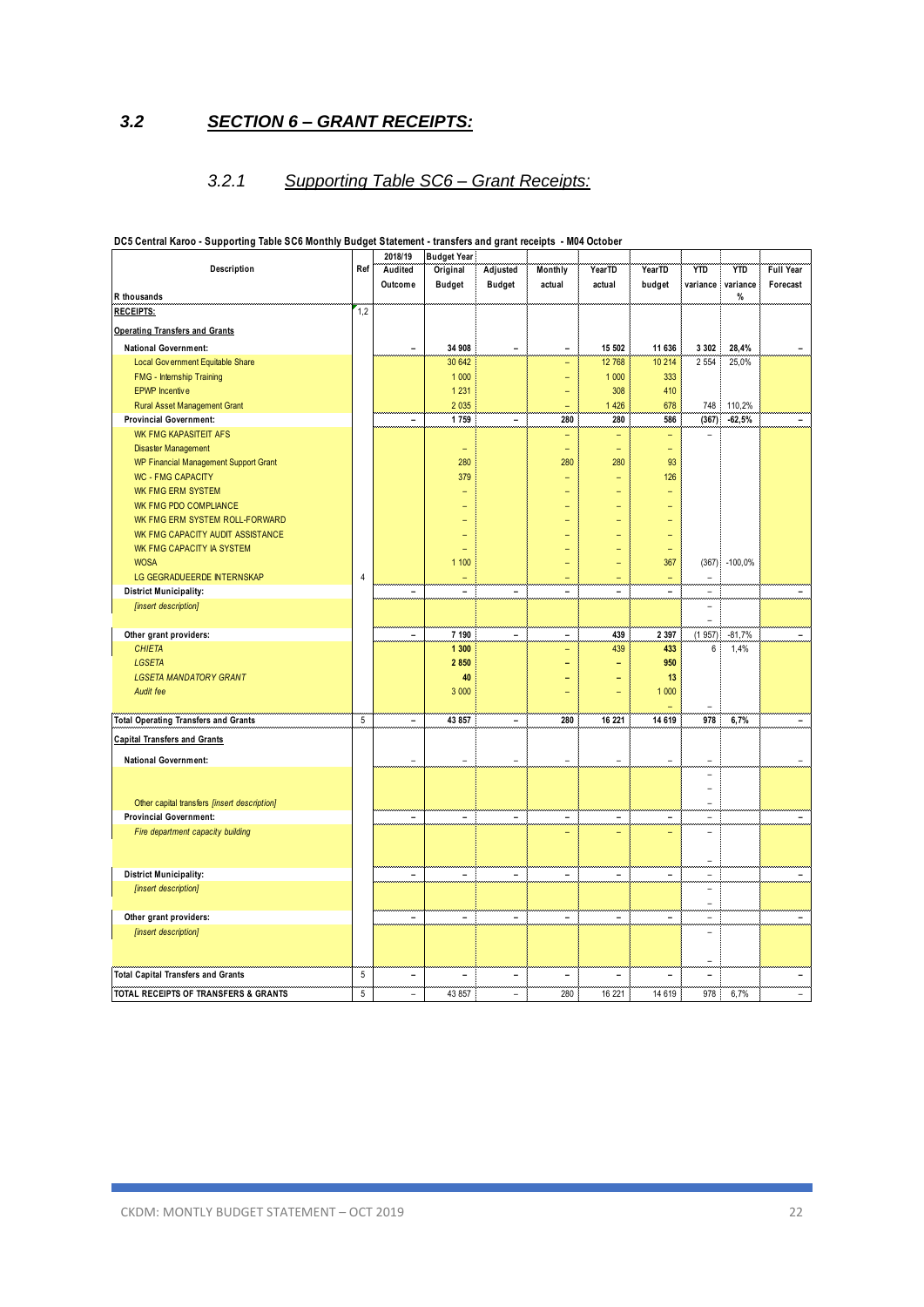# *3.2.2 Supporting Table SC7(1) – Grant Expenditure:*

|                                                      |     | 2018/19                  |                          |                          |                          | Budget Year 2019/20 |                          |                          |            |                          |
|------------------------------------------------------|-----|--------------------------|--------------------------|--------------------------|--------------------------|---------------------|--------------------------|--------------------------|------------|--------------------------|
| Description                                          | Ref | Audited                  | Original                 | Adjusted                 | Monthly                  | YearTD              | YearTD                   | <b>YTD</b>               | <b>YTD</b> | <b>Full Year</b>         |
|                                                      |     | Outcome                  | <b>Budget</b>            | <b>Budget</b>            | actual                   | actual              | budget                   | variance                 | variance   | Forecast                 |
| R thousands                                          |     |                          |                          |                          |                          |                     |                          |                          | $\%$       |                          |
| <b>EXPENDITURE</b>                                   |     |                          |                          |                          |                          |                     |                          |                          |            |                          |
| Operating expenditure of Transfers and Grants        |     |                          |                          |                          |                          |                     |                          |                          |            |                          |
| <b>National Government:</b>                          |     | $\overline{a}$           | 34 908                   | L                        | 2 9 4 5                  | 11 095              | 11 636                   | (541)                    | $-4,6%$    |                          |
| Local Gov ernment Equitable Share                    |     |                          | 30 642                   |                          | 2 5 5 4                  | 10 214              | 10 214                   | $\equiv$                 |            |                          |
| FMG - Internship Training                            |     |                          | 1 0 0 0                  |                          | 260                      | 490                 | 333                      | 157                      | 47,0%      |                          |
| EPWP Incentive                                       |     |                          | 1 2 3 1                  |                          | 131                      | 392                 | 410                      | (19)                     | $-4,6%$    |                          |
| Rural Asset Management Grant                         |     |                          | 2 0 3 5                  |                          | ÷                        | $\equiv$            | 678                      | (678)                    | $-100,0%$  |                          |
| <b>Provincial Government:</b>                        |     | $\overline{\phantom{0}}$ | 1759                     | $\blacksquare$           | 34                       | 150                 | 586                      | $\overline{\phantom{a}}$ |            | $\blacksquare$           |
| WK FMG KAPASITEIT AFS                                |     |                          |                          |                          | $\overline{a}$           | ÷                   | $\equiv$                 | $\equiv$                 |            |                          |
| Disaster Management                                  |     |                          | Ξ                        |                          | ۳                        | ۳                   | $\qquad \qquad -$        |                          |            |                          |
| WP Financial Management Support Grant                |     |                          | 280                      |                          | ۳                        | $\qquad \qquad -$   | 93                       |                          |            |                          |
| WC - FMG CAPACITY                                    |     |                          | 379                      |                          | 24                       | 123                 | 126                      |                          |            |                          |
| WK FMG ERM SYSTEM                                    |     |                          | -                        |                          | $\overline{a}$           | ۳                   |                          |                          |            |                          |
| WK FMG PDO COMPLIANCE                                |     |                          |                          |                          |                          |                     |                          |                          |            |                          |
| WK FMG ERM SYSTEM ROLL-FORWARD                       |     |                          |                          |                          | ۳                        |                     | $\overline{\phantom{0}}$ |                          |            |                          |
| WK FMG CAPACITY AUDIT ASSISTANCE                     |     |                          |                          |                          |                          |                     |                          |                          |            |                          |
| WK FMG CAPACITY IA SYSTEM                            |     |                          |                          |                          | Ξ                        | $\overline{a}$      | $\overline{\phantom{a}}$ |                          |            |                          |
| <b>WOSA</b>                                          |     |                          | 1 100                    |                          | 10                       | 27                  | 367                      |                          |            |                          |
| LG GEGRADUEERDE INTERNSKAP                           |     |                          |                          |                          |                          | $\overline{a}$      |                          | ÷                        |            |                          |
| <b>District Municipality:</b>                        |     | $\overline{\phantom{0}}$ | L.                       | $\overline{a}$           | $\overline{\phantom{0}}$ | ٠                   | $\equiv$                 | ÷.                       |            | $\blacksquare$           |
|                                                      |     |                          |                          |                          |                          |                     |                          | $\bar{ }$                |            |                          |
| [insert description]                                 |     |                          |                          |                          |                          |                     |                          |                          |            |                          |
| Other grant providers:                               |     | $\overline{a}$           | 7 190                    | $\blacksquare$           | $\mathbf 0$              | 13                  | 2 3 9 7                  | (2383)                   | $-99,4%$   | $\overline{\phantom{0}}$ |
| <b>CHIETA</b>                                        |     |                          | 1 300                    |                          | $\mathbf{0}$             | $\mathbf{0}$        | 433                      | (433)                    | $-99,9%$   |                          |
| <b>LGSETA</b>                                        |     |                          | 2 8 5 0                  |                          |                          | -                   | 950                      |                          |            |                          |
| <b>LGSETA MANDATORY GRANT</b>                        |     |                          | 40                       |                          |                          | 13                  | 13                       |                          |            |                          |
| Audit fee                                            |     |                          | 3 0 0 0                  |                          |                          |                     | 1 0 0 0                  | (1000)                   | $-100,0%$  |                          |
| Total operating expenditure of Transfers and Grants: |     | $\overline{\phantom{0}}$ | 43 857                   | $\overline{a}$           | 2 9 7 9                  | 11 258              | 14 619                   | (2924)                   | $-20,0%$   | $\blacksquare$           |
| Capital expenditure of Transfers and Grants          |     |                          |                          |                          |                          |                     |                          |                          |            |                          |
| <b>National Government:</b>                          |     | $\overline{\phantom{0}}$ | ۰                        | $\overline{\phantom{a}}$ | $\overline{\phantom{a}}$ | $\qquad \qquad -$   | $\overline{\phantom{a}}$ | $\overline{\phantom{a}}$ |            | $\overline{\phantom{a}}$ |
|                                                      |     |                          |                          |                          |                          |                     |                          | $\equiv$                 |            |                          |
| Other capital transfers [insert description]         |     |                          |                          |                          |                          |                     |                          | ÷                        |            |                          |
| <b>Provincial Government:</b>                        |     | $\overline{a}$           | L.                       | $\overline{a}$           | $\blacksquare$           | $\blacksquare$      | $\blacksquare$           | ۰                        |            | $\blacksquare$           |
| Fire department capacity building                    |     |                          |                          |                          |                          | $\equiv$            |                          | ۰                        |            |                          |
|                                                      |     |                          |                          |                          |                          |                     |                          | $\overline{\phantom{0}}$ |            |                          |
| <b>District Municipality:</b>                        |     | $\overline{\phantom{0}}$ | ۳                        | L                        | $\overline{\phantom{0}}$ | $\blacksquare$      |                          | $\overline{\phantom{0}}$ |            | $\frac{1}{2}$            |
|                                                      |     |                          |                          |                          |                          |                     |                          | ÷.                       |            |                          |
|                                                      |     |                          |                          |                          |                          |                     |                          | $\overline{\phantom{a}}$ |            |                          |
| Other grant providers:                               |     | $\blacksquare$           | ۳                        | $\blacksquare$           | $\overline{a}$           | $\blacksquare$      | $\sim$                   | ٠                        |            | $\equiv$                 |
|                                                      |     |                          |                          |                          |                          |                     |                          | $\overline{\phantom{a}}$ |            |                          |
|                                                      |     |                          |                          |                          |                          |                     |                          | ۰                        |            |                          |
| Total capital expenditure of Transfers and Grants    |     | $\blacksquare$           | $\overline{\phantom{0}}$ | $\blacksquare$<br>.      | $\overline{\phantom{0}}$ | ۰                   |                          | ۰                        |            | $\overline{\phantom{a}}$ |
| TOTAL EXPENDITURE OF TRANSFERS AND GRANTS            |     | $\overline{a}$           | 43 857                   | -                        | 2979                     | 11 258              | 14 619                   | (2924)                   | $-20,0%$   |                          |

### **DC5 Central Karoo - Supporting Table SC7(1) Monthly Budget Statement - transfers and grant expenditure - M04 October**